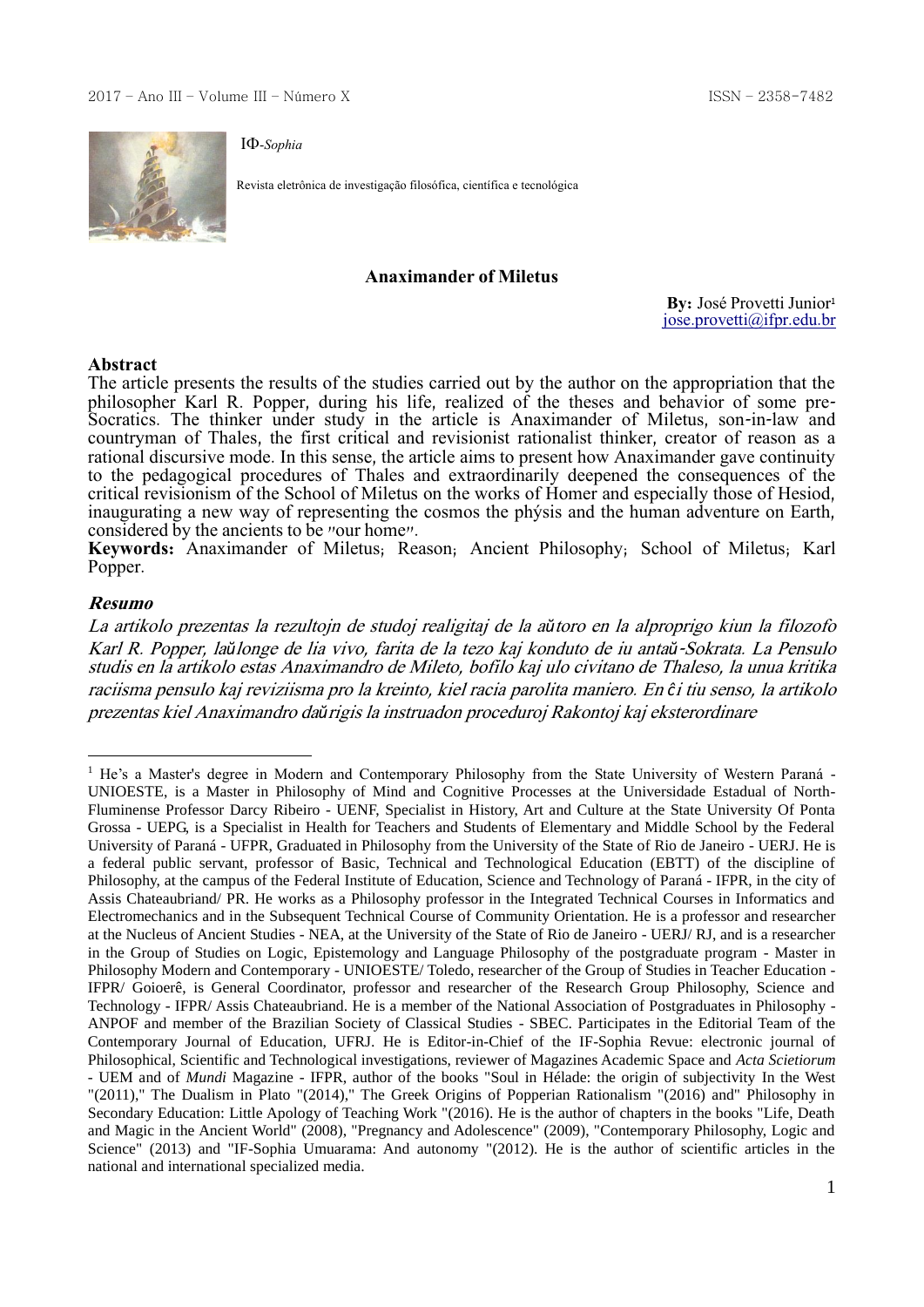

Revista eletrônica de investigação filosófica, científica e tecnológica

enprofundi*ĝ*is la konsekvencoj de kritika reviziismo de Mileto Lernejo sur la verkoj de Homero kaj, precipe, Hesíodo, ina*ŭ*gurante nova maniero reprezenti la kosmo la phýsis kaj homa aventuro sur la Tero, konsiderita de la antauxuloj kiel "nia domo".

*Ŝ***losilvortoj:** Anaximandro de Mileto; Razono; Antikva Filozofio; Lernejo de Mileto; Karl Popper.

#### **Resumo**

<u>.</u>

O artigo apresenta o resultado dos estudos levados a efeito pelo autor sobre a apropriação que o filósofo Karl R. Popper, ao longo de sua vida, realizou das teses e comportamento de alguns présocráticos. O pensador em estudo no artigo é Anaximandro de Mileto, genro e conterrâneo de Thales, o primeiro pensador racionalista crítico e revisionista, criador da razão, enquanto modo discursivo racional. Nesse sentido, o artigo objetiva apresentar como Anaximandro deu continuidade aos procedimentos pedagógicos de Thales e aprofundou extraordinariamente as consequências do revisionismo crítico da Escola de Mileto sobre as obras de Homero e, em especial, as de Hesíodo, inaugurando uma nova maneira de representar o cosmos a phýsis e a aventura humana na Terra, considerada pelos antigos como sendo "o nosso lar".

**Palavras-chave:** Anaximandro de Mileto; Razão; Filosofia Antiga; Escola de Mileto; Karl Popper.

In the innovative context in which the School of Miletus initiated a new perspective of approaching the questions related to what Popper calls "[...] as our home. [...] ". . It was verified that a new behavioral ethics of the members of the School was established, in relation to the popular educational tradition, understood through the myths aired by the rhapsodes, as affirmed Popper (2002a, p. 22-23):

> However, this may be the conjecture that Thales actively encouraged criticism in his pupils could explain the fact that the critical attitude toward the master's doctrine became part of the tradition of the Ionian School. [...] Anyway, there is the historical fact that the Ionian School was the first one in which the students criticized their masters, one generation after another. There can be no doubt that the Greek tradition of philosophical criticism had its main source in Ionia. 2

Anaximander of Miletus, compatriot and son-in-law of Thales, according to the philosophical tradition, was the first student of Thales and his follower, although they were of approximate ages. It is said that the death of one and the other is within a few years, as seen in Suda apud Kirk, Raven & Schofield (1994, p. 99).

What makes us to conjecture that in this auspicious beginning of the School and the philosophical tradition Ionia, founder, teachers and students had some years of communion, in the case, these would be the thinkers Anaximenes, Xenophanes and Heraclitus; Which is rarely put in

<sup>2</sup> However this may be, the conjecture that Thales actively encouraged criticism in his pupils would explain the fact that the critical attitude towards the master's doctrine became part of the Ionian School tradition. […] At any rate, there is the historical fact that the Ionian School was the first in which pupils critized their masters, in one generation after the other. There can be little doubt that the Greek tradition of philosophical criticism had its main source in Ionian.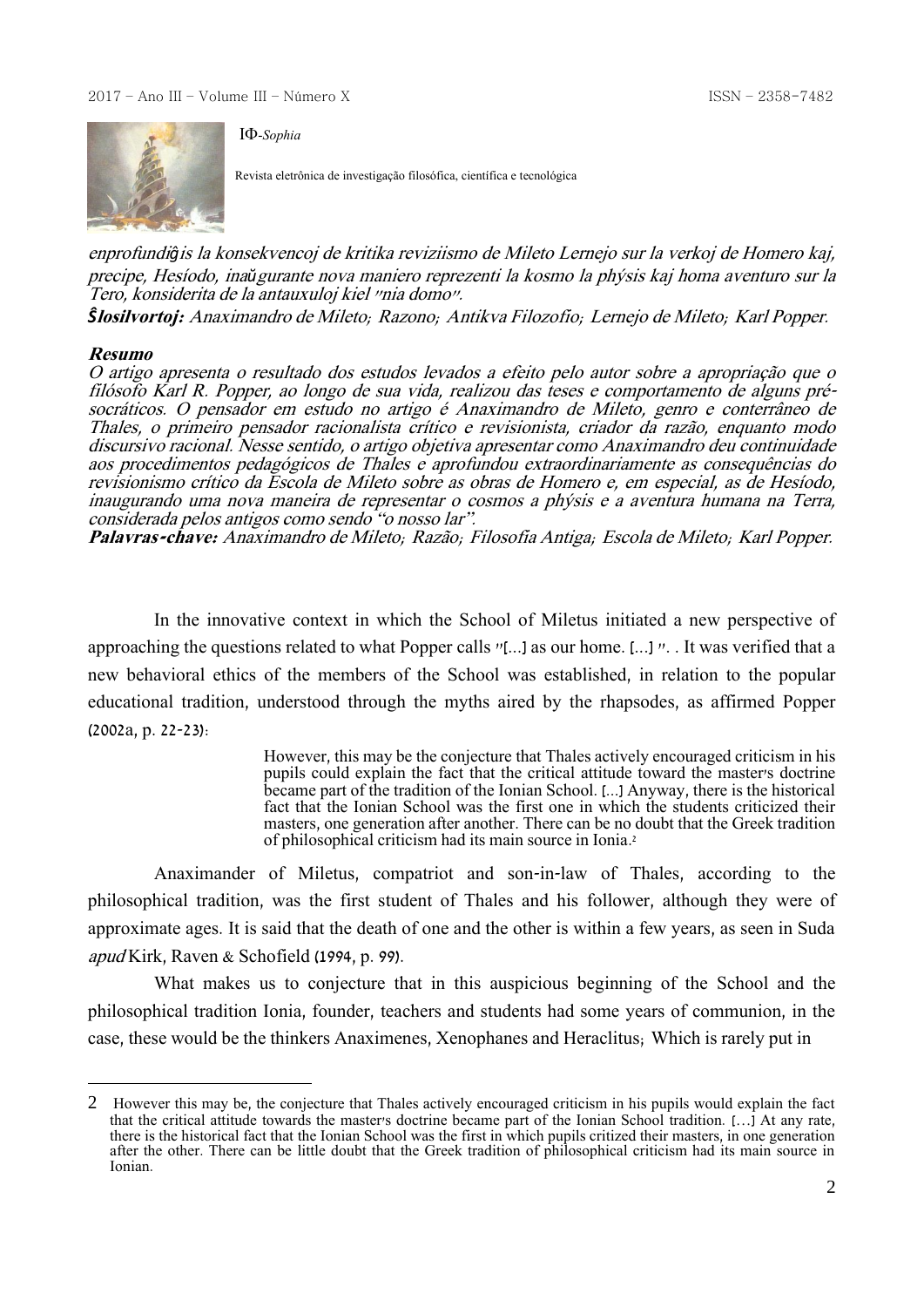

1

-*Sophia*

Revista eletrônica de investigação filosófica, científica e tecnológica

the books of History of Philosophy as participants in some effective coexistence throughout its existence.

It is important to point out that Anaximander was simultaneously a product and continuator of the didactic-methodological-pedagogical innovations of Thales, since in the course of the teacher's demise, for a few more years, Anaximander continued to apply the Thales method to his students.

Based on the above-mentioned Popperian conjecture, the author of this dissertation supposes that the same thinkers had as example the experience and procedural coexistence of the creator of the School, that is, Thales and the teacher, Anaximander, being molded methodologically in the fire of discussions in the capital Ionia.

Therefore, the role of Anaximander in the sedimentation of the critical and revisionist rationalist process posed by Thales was fundamental and yielded and yields, in Philosophy and Physics, many fruits, as Popper (2002a, p. 36) points out, is one of the boldest and most naive theories in the history of science. [...]<sup>3</sup> , immediately provoked the criticism of Anaximenes against the principle chosen by the master, that is, the *apeiron*<sup>4</sup>.

Already Xenophanes of Colophon, according to Popper (2002a, 37), would have interfered in the discussion in favor of Anaximander. This attitude would have caused Heraclitus of Ephesus to criticize everyone, but the most surprising thing is that Anaximander's theory was essential for the reflections of thinkers, philosophers, physicists, and astronomers such as Aristarchus (310-230 BC), Hypatia of Alexandria (355-415 AD)<sup>5</sup> , Copernicus (1,473-1,543), Kepler (1571-1630), Galileo (1564- 1642) and anticipated Newton's theory (1643-1727) on universal attraction, valid up to the present.

From the fragments of Anaximander's plots nothing survived, and therefore, like Thales, what is known is through doxography. According to Popper (2002a, p. 9), his theory, apart from being the consecration of the method of application of rational language and of the critical and revisionist

<sup>3</sup> "[...] is one of the boldest and most ingenious theories in the history of science. [...]".

<sup>4</sup> In this dissertation we will adopt the meanings of "infinite" and "unlimited" due to the theoretical discussion about the conceptual application adopted by Anaximander, which will be presented and discussed throughout this text, below.

<sup>5</sup> An addition made to the list of philosophers, physicists and astronomers related by Popper, influenced by the theses of Anaximander, considering that due to its feminine condition, at the time, and since then, this philosopher has been relegated to the forgetfulness, even of the books of History of Philosophy, and therefore, it pays homage of honor and glory to the contributions made to the history of thought and science. This note is addressed to the research colleagues of the Lighthouse Study Group of Alexandria, especially through the teacher Dr. Fernanda Lemos de Lima, leader of this Group of Studies that has been working for the version of original texts of Hellenistic Alexandrian works for Portuguese and For having discovered the philosophical production of Alexandria from Egypt for the author of this dissertation.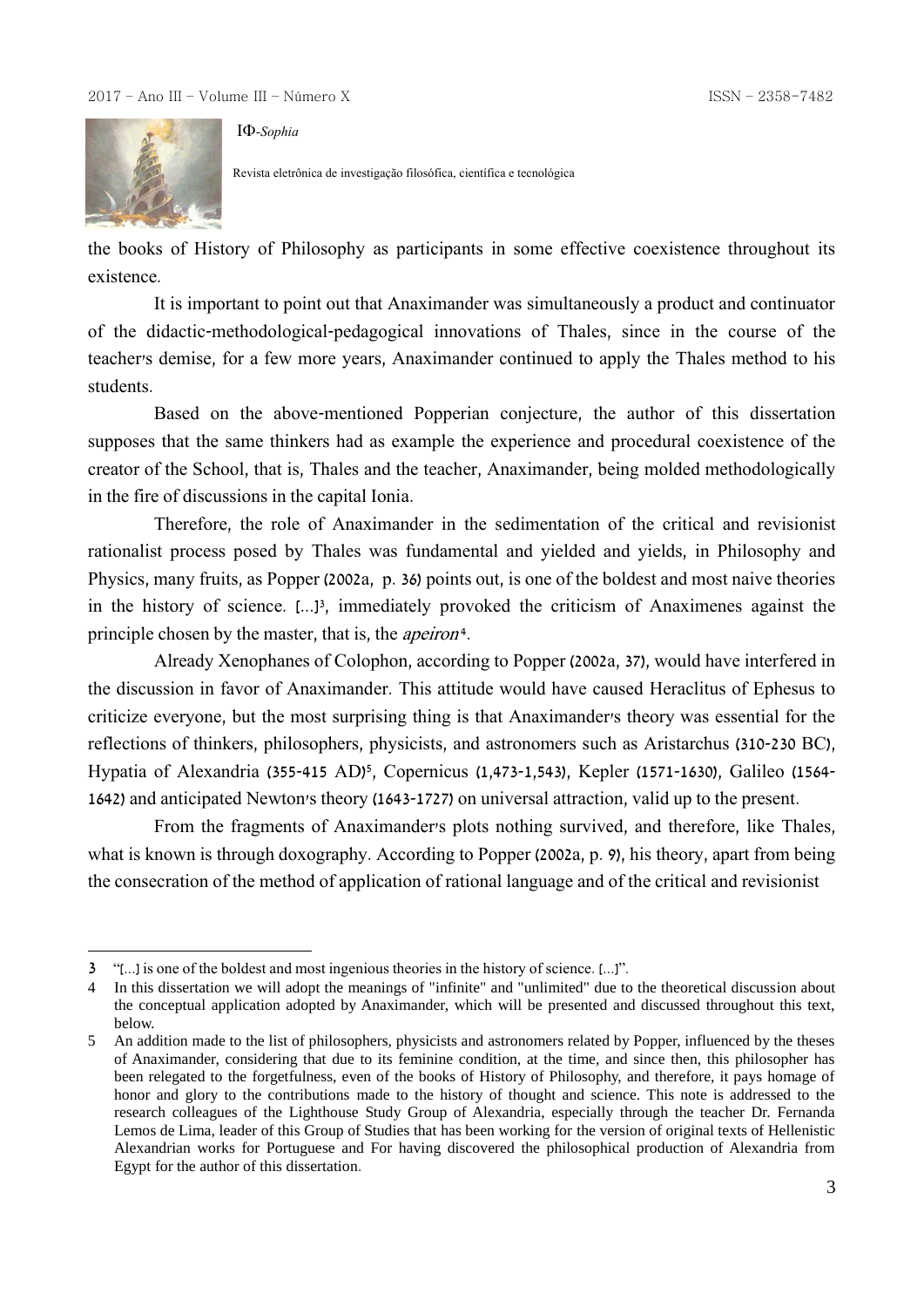

<u>.</u>

-*Sophia*

Revista eletrônica de investigação filosófica, científica e tecnológica

stance proposed by Thales, points out that "... it is one of the most audacious, revolutionary ideas And portentous of the whole history of human thought. [...] ".<sup>6</sup>

It is noteworthy that Anaximander's teachings dealt with cosmogony and cosmology, predominantly and in a secondary way, around meteorology, the origin of animals and men, the theme developed by Provetti Jr. (2008, p. 29- 33), indicated by this author as the anticipator of Darwin's theory of evolution.

The Anaximander's propositions were of speculative character, that is to say, without applying or recommending to its students the observation or the experimentation, as criteria of truth. At the time of the founding of rational thought, in Ionian Hellas, even Medicine had not appropriated rational discourse, as seen in Frias, Cairus & Ribeiro Jr., apud Provetti Jr. (2011c, p. 33):

> According to Frias (2001, p. 14), Hippocrates, in systematizing part of what is now considered the corpus hipocraticum, had been deeply influenced by pre-Socratic philosophical thought, of physical characteristic, for trying to understand rationally the origins of nature, understood in the case, As the totality of the animal, mineral, and vegetable kingdoms of the worlds of men (Hellenic politicians and barbarians, enslaved for not living as the Hellenic), the dead and the Olympian gods. This influence is notorious in several parts of Hippocrates' medical thinking, for example, in Hippocrates in his "The Nature of Man" (CAIRUS & RIBEIRO JR, 2005, p. 43): [...] On the other hand, if Heat and cold and dry and wet do not interrelate with moderation and equality, but one predominates over the other, the stronger over the weaker, the genesis will not occur. [...] Since this is the nature of all beings and of man, then man must not be one; But each of the moods that contribute to the genesis preserves in the body its property, and precisely that which contributes.

This quotation from Hippocrates of Kos (2005, p. 43) is clearly consistent with the theory of opposites developed by Anaximander in his cosmology, and it is at this point that it becomes necessary to understand that pre-Socratic rational thought, in especially that of Anaximander, revolved around the discussion about the constituent principles (archai) of kosmos.

Like Thales, this research instituted a certain debate that for Popper (2002a, p.36) focused on the question of the Thales theory on the sustainability of the Earth, with his disciple Anaximenes.

For Thales, the primary element of the *kosmos* was water, a traditional symbol in all the river cultures of the Near East of creation, renewal, purification and transformation, as seen in Cornford (1989, p. 257-409), Brandão (1998, p. 275-279), and Jaeger (1952, p. 26-27):

> [...] The Homeric passage is relatively late in what Ocean calls the origin of all things the word is already used in this sense. It means that Ocean is the genesis of all things is virtually the same as calling it *physis* of all things. Now, Thales holds that water is the origin of all things. This does not seem very different, but it is indisputably in the presence of a difference: this lies in the fact that the philosopher dispenses with all allegorical or mythical expression to enunciate his intuition that all things have come from the water. [...]

<sup>6</sup> "[...] is one of the boldest, most revolutionary, and most portentous ideas in the whole history of human thought. [...]"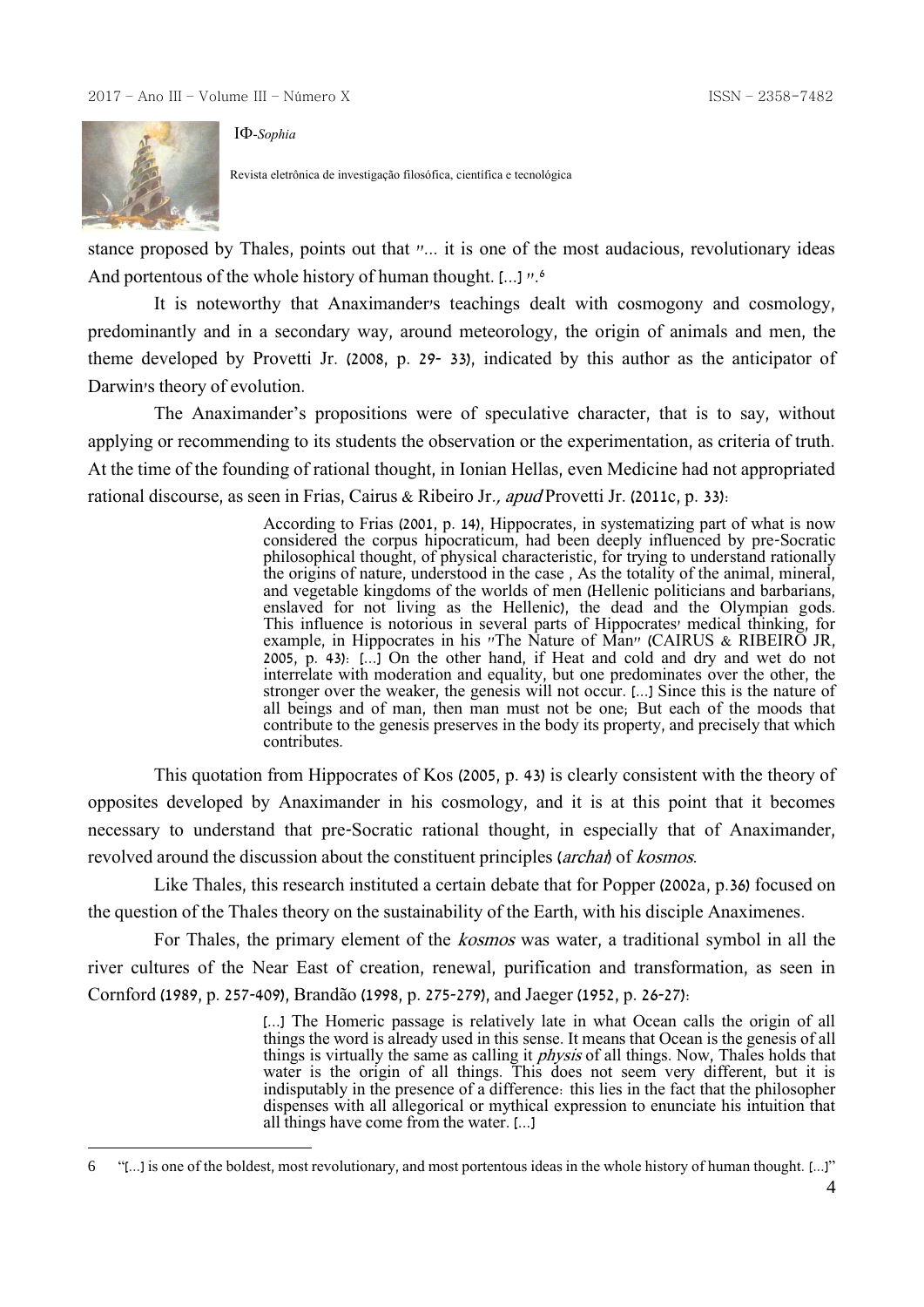

-*Sophia*

Revista eletrônica de investigação filosófica, científica e tecnológica

Under the Thales's stimulus, Anaximander not only takes great pains to criticize the Homeric and Hesiodic mythic tradition, but also directs his analysis to the master and in this way questions his theory of the sustainability of the Earth.

He puts it in check on the pertinence of the arche (principle) proposed by Thales, for in antiquity, matter was understood in four representative modes of manifestation: earth, water, air, and fire.

These elements each symbolized characteristics that are not specifically related to the substances represented directly by the names applied for their identification but, mainly, to the characteristics inherent to them.

Anaximander analyzed the question posed by Thales as to the principle of kosmos being water and reasoned that it, as archetype of one of the manners of manifestation of matter, would necessarily be linked to the cyclic equilibration that determines sophrosyne.

As a moral standard implemented in Hellas from the time of the creation of the polis, and as a social element necessary for the reorganization of the Hellenic spiritual cosmos, the ideal of sophrosyne (fair-measure or just-mean) preached "nothing in excess".

In this perspective, the *sophrosyne* was projected by the cosmogonists and Hellenistic cosmologists as a parameter for the structuring of physis functioning, as seen in Vernant (1998, p. 41- 54).

On this projection, when the human order was established, the understanding of the kosmos was created as a cyclical equilibration between the elements, as seen in Mondolfo (1968, p. 57-69) and Simplício apud Kirk, Raven & Schofield (1994, p. 117):

> 110. [...] another apeiron nature, from which comes all the heavens and worlds contained therein. And the source of the generation of things that exist is that in which destruction also occurs "according to necessity; For they pay punishment and retribution to one another for their unrighteousness, according to the decree of Time, "and so he expresses himself in very poetic terms.

Now, according to this fragment attributed to Anaximander by Simplicius, the pre-Socratic thinker established the necessary relations of equilibration according to Dike (Justice), "[...] according to necessity; [...] according to the decree of Time, [...] "!

Considering that for the ancient Hellenes all these concepts are both natural elements and cosmic forces, it is worth mentioning that Anaximander in this fragment concludes that the water of Thales or the air of his disciple Anaximenes or any other proponent of cosmology that attributed to the principle One of the existential frameworks of matter, would fall into misunderstanding.

If the kosmos works according to such determinations of "Justice", "necessity" and "Time", how would the predominance of one of them over other?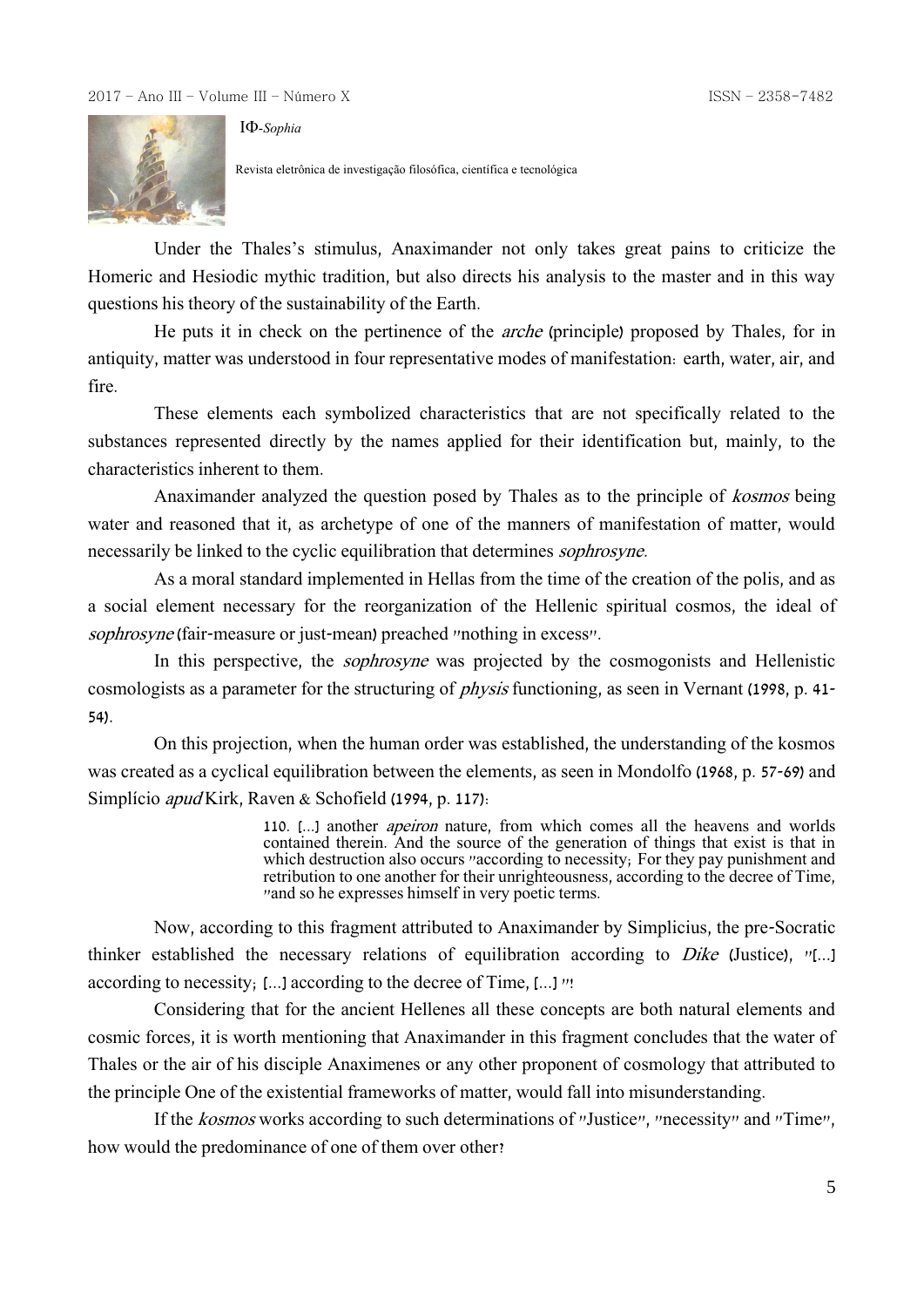

<u>.</u>

-*Sophia*

Revista eletrônica de investigação filosófica, científica e tecnológica

According to Popper (2002a, p. 36), Anaximenes would have attempted to rescue the conception of thlesian's principle, but modified the element, based on Anaximander's theory of the changes that occur in the world through the action of the wind, going To a substantial elementary conception closer to the traditional mythical and philosophical conception, as seen:

> He wanted to replace the *apeiron* with something more familiar, namely, the Air including the fog and heavy clouds. The appearance of air clouds seems to demonstrate the possible appearance of even more solid matter floating in the air, such as the sun, moon, and stars - and even carried by air, animals such as insects and birds. Anaximenes explained the Earth's stability by assuming that it rested in the air in a way that the solid lid of a pot is supported by the vapor. 7

Following the thalesian's methodology of teaching, Anaximander did not use the argument of authority and stimulated the revisionist rationalist critique of Anaximenes. However, it is enough to analyze the arguments of the pupil of Anaximander to classify them as superfacials, before the proposal of the master's arche.

Just as made by Anaximander to Thales and to all those who defend cosmologies, whose principles are one of the elements of *physis*, the question remains: what sustains it so that it can stabilize the Earth?

For Popper, the cosmologies that adopt one of the four elements as principle are taken by an argument that leads to regression to infinity, since a more elementary cause will always be sought to ensure the stability of the Earth's sustaining element.

Anaximander's main concerns in proposing his theses were, according to Popper (2002a, p. 13): a) the architecture of the kosmos; b) the structure of the kosmos' architecture and c) the plans and construction materials of the kosmos.

In this sense, the discussion about the problem of *kosmos* architecture and its structure imply, necessarily, the definition of an explanation that accounts for how the processes occur in the phýsis. For that, of which material it is composed, so that based on the knowledge developed about this material, one understands how it behaves, implying in the understanding of what everything comes from.

According to the cadence of the above arguments, Anaximander corroded the revisionist rationalist critique of the philosophical and mythical tradition in an innovative question and, according to Popper, the most important in the history of human thought, namely: once considered

<sup>7</sup> […] (Anaximenes) he wanted to replace the "apeiron" by something more familiar, namely "Air" - including mist and heavy clouds. The emergence of clouds from air seems to demonstrate the possible emergence of even more solid matter floating in air, such as the Sun, the Moon, and the stars – and, indeed, airborne such as insects and birds. Anximenes explained the stability of Earth by assumption that it is supported by air, as the solid lid of the kettle is supported by steam.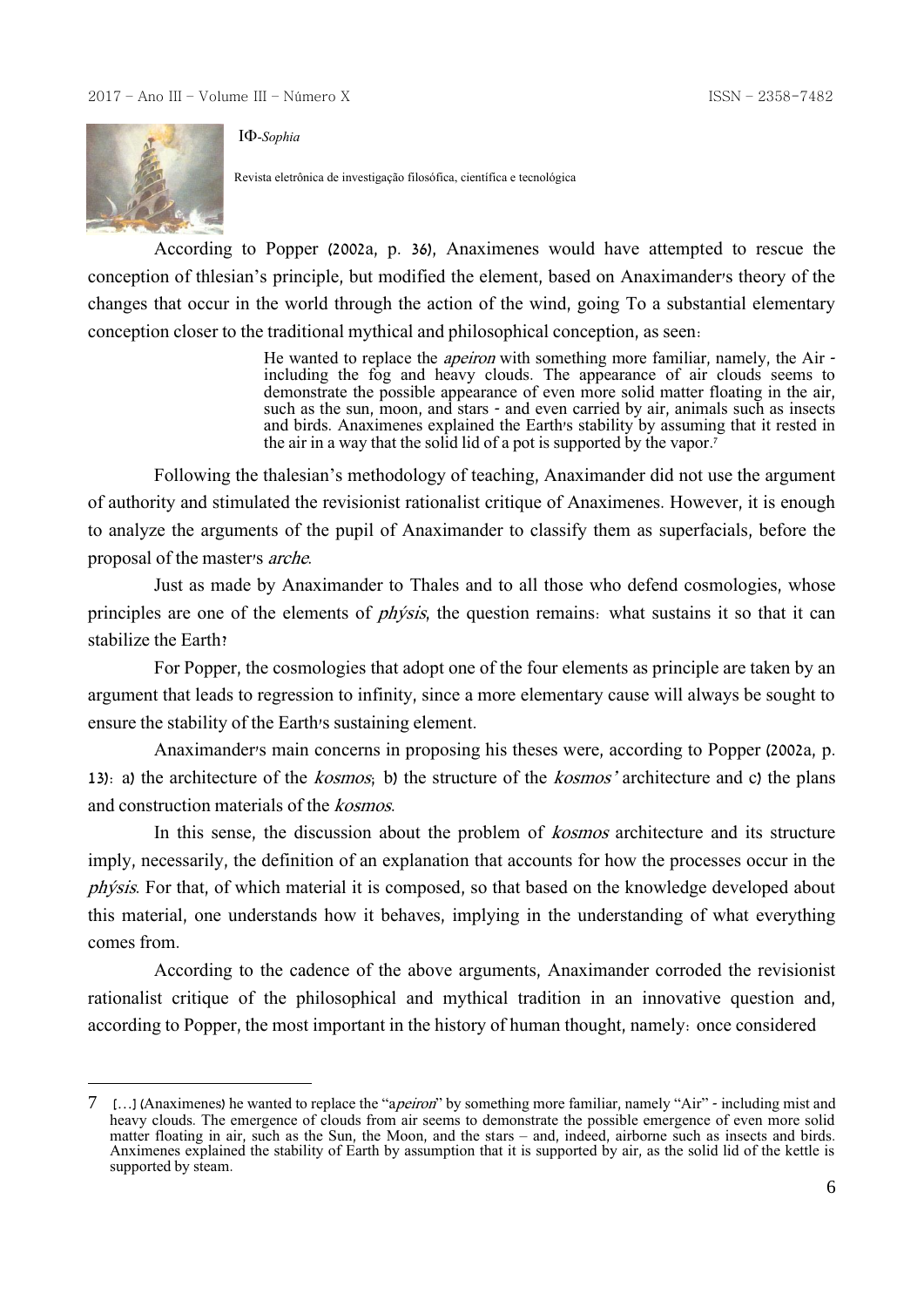

-*Sophia*

Revista eletrônica de investigação filosófica, científica e tecnológica

the elements (earth, water, fire And air) unfit to play the role of arche of phýsis, what would be the principle?

The answer to this question is known to any student of contemporary Philosophy and is explicit in any book of introduction or history of Philosophy, namely:  $\tau$ o  $\alpha \pi \epsilon$ ipov (tò ápeiron), according to sees in Kirk, Raven & Schofield (1994, p. 105).

These German Hellenists, in their famous work "The Pre-Socratic Philosophers" (1994) indicate the meaning of the Hellenic word as being "the indefinite," that is, that which has no fixed, fixed form.

They bring to the discussion that the term does not have the consensus of field researchers. In this case, Popper (2002a, p. 13) agrees with Kirk, Raven & Schofield as to the interpretation of the term *apeiron* in a sense approximated to them, as follows: "[...] the" without end "or" unlimited "or" unlimited "or" report "; The *apeiron*. "<sup>8</sup>

The conception of the concept of *apeiron* implies something that Anaximander claimed to be above the four elements, being independent of them and simultaneously being the original and dispersing source of all that is in the kosmos.

It is interesting to note that Kirk, Raven & Schofield (1994, p. 105-119) conclude that there is no agreement among doxographers and even commentators on the precise meaning of the term, suggesting the question: where What does Anaximander remove and what exactly are the implications of its use in the student theory of Thales?

The fact is that Anaximander would have been the first Hellenic to forge a technical concept of philosophy, as seen in Kirk, Raven & Schofield (1994: 107), namely the concept of *arche* ( $\alpha \rho \gamma \eta$ , principle) . This is corroborated by one of Anaximander's commentators that Popper (2002a, 38, 41, 58, note 13, 114, 120, 127, notes 23 and 24, 129, notes 47-48, 130, note 49; 50, 133, notes 61 and 63, 146, 148, 154-155, 158, 205, note 7, 210, notes 10 and 11, 209, note 42, 217, 222, note 1-4, 31 and 268) more praises and is grounded to weave his approach, which is CH Kahn.

However, according to Kirk, Raven & Schofield (1994, p. 107) the term apeiron, since the Alexandrian period is obscure, its origin and use by Anaximander is even more so to the present.

According to the surviving doxographic records, the following reports on the subject are given in Simplício apud Kirk, Raven & Schofield (1994, pp. 105-107):

> 101. Among those who admit a single moving and infinite principle, Anaximander of Miletus, son of Praxias, successor of Thales, [...] said that the principle and element of things that exist is the apex, [indefinite or infinite], having been He is the first to introduce this name of the material principle. [...] He says that this principle

<u>.</u>

<sup>8</sup> "[...] the 'endless' or 'boundless' or 'unbounded' or 'unformed' – the **apeiron**."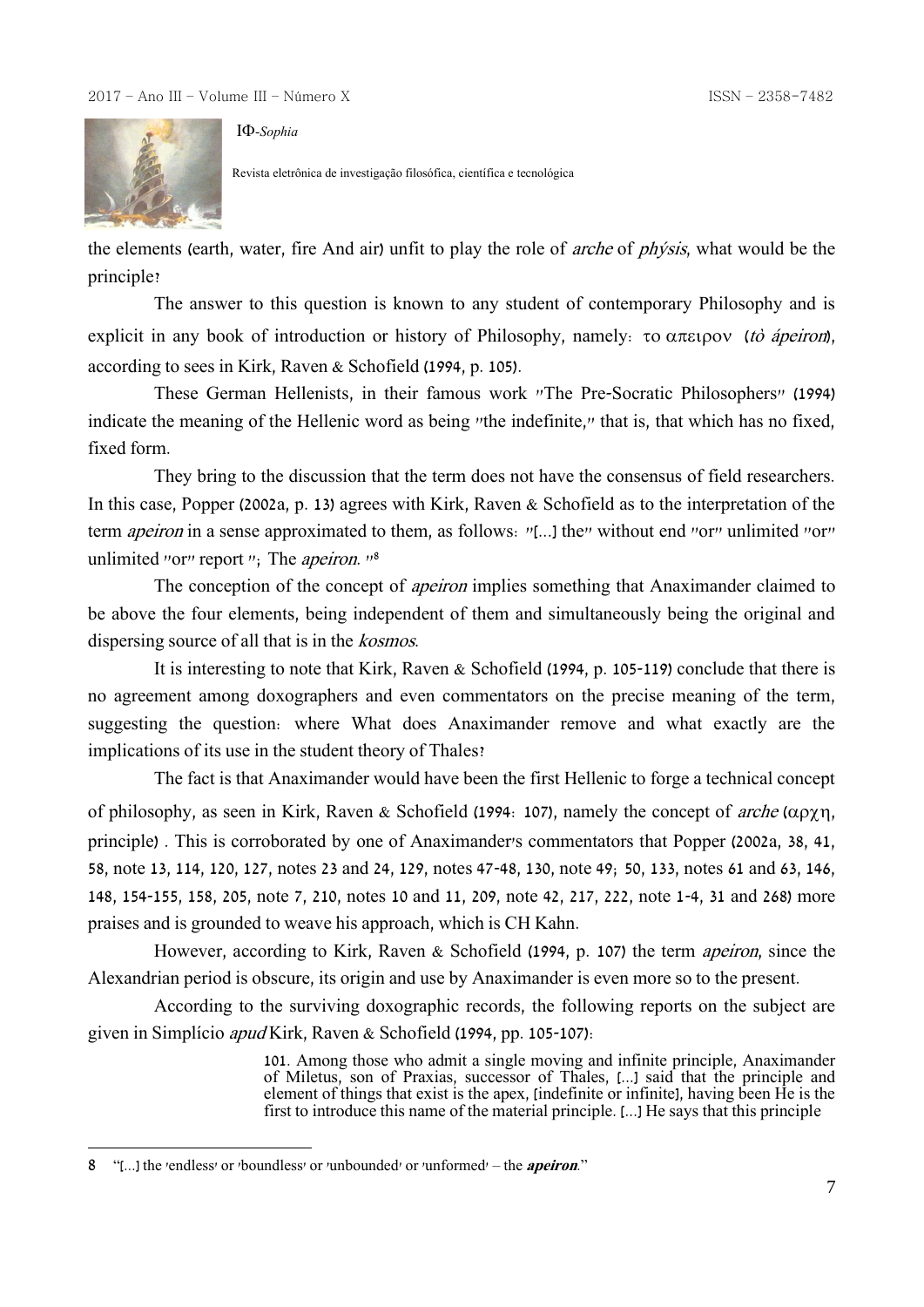-*Sophia*



Revista eletrônica de investigação filosófica, científica e tecnológica

is neither water nor any other so-called elements, but another ape-like nature, from which all the heavens and the worlds contained therein come. [...] And the source of the generation of things that exist is that in which destruction also occurs "according" to necessity; ... For they pay punishment and reward to one another for their unrighteousness, according to the decree of Time, "and so he expresses himself in very poetic terms.

Now it is clear from the above that nothing is said about what it is, about the origin and the specific relation of the *apeiron* to *kosmos* and *physeis*, except the traditional one, and to formulate a thesis that the principle only is to the extent that it is the source and the end of everything that exists.

On the other hand, the words of Simplício indicate the sources of the characteristics of the apex of Anaximander, insofar as they relate it in their way of being and acting, that is, the traditional epithet described in the previous paragraph and, as a source of opposing elements that Act in balance, "according to necessity" and "according to the decree of Time".

Now that it implies the understanding of Popper's position in relation to Anaximander's theory, to know the original meaning and application of the term apeiron for the epistemologist?

To the extent that Popper considers Anaximander to be the creator of the most naive yet audacious and innovative theory ever seen by mankind in the history of science, it is believed that it is important to understand what is implied in the Aniximandrus' thesis, in order to identify whether such an issue is present in Popper's theses.

The beginning of the analysis will consist of an attempt to understand the meanings of the Greek language. According to Izidro-Pereira (1990, p. 62) the term for "unlimited, indefinite and indeterminate" is  $\alpha$ opt $\sigma$ , ov (*aoristos*, on).

The word that means "infinite" is  $\alpha \pi \epsilon_1 \rho \epsilon_0 \sigma_1 \alpha$ , ov (apeirésios, a, on), (1990, p. 66), having as synonymous plus the sense of " Immense "the word  $\alpha \pi \epsilon \rho \tau \sigma$ , ov (sayings, on).

In other words, in the Greek language, the term is "indefatigable, incessant, without end" (IZIDRO-PEREIRA, 1990, p.86) and the word  $\alpha\sigma\pi\varepsilon\tau\sigma\sigma$ , ov (aspects, on), with the meaning of "unspeakable, immense, infinitely innumerable" (IZIDRO-PEREIRA, 1990, p. 86).

Now, something infinite is what lacks limits by its amplitude, size, in order to be considered interminable. Already something indefinite is uncertain, vague, indeterminate, indistinguishable.

Although the concept of infinity can to some extent be classified as "indeterminate", the idea of indefinite does not necessarily imply the concept of infinity, for something may be unknown or little known and therefore "indefinite" and not infinite, while the infinite, necessarily, is infinitely innumerable.

The Greek terms *atytos* and aspects are found in the Hellenic texts of Homer's treatise, while the terms *apeirésios*, a, on and *apelirito*, on are commonly used by doxógrafos, when they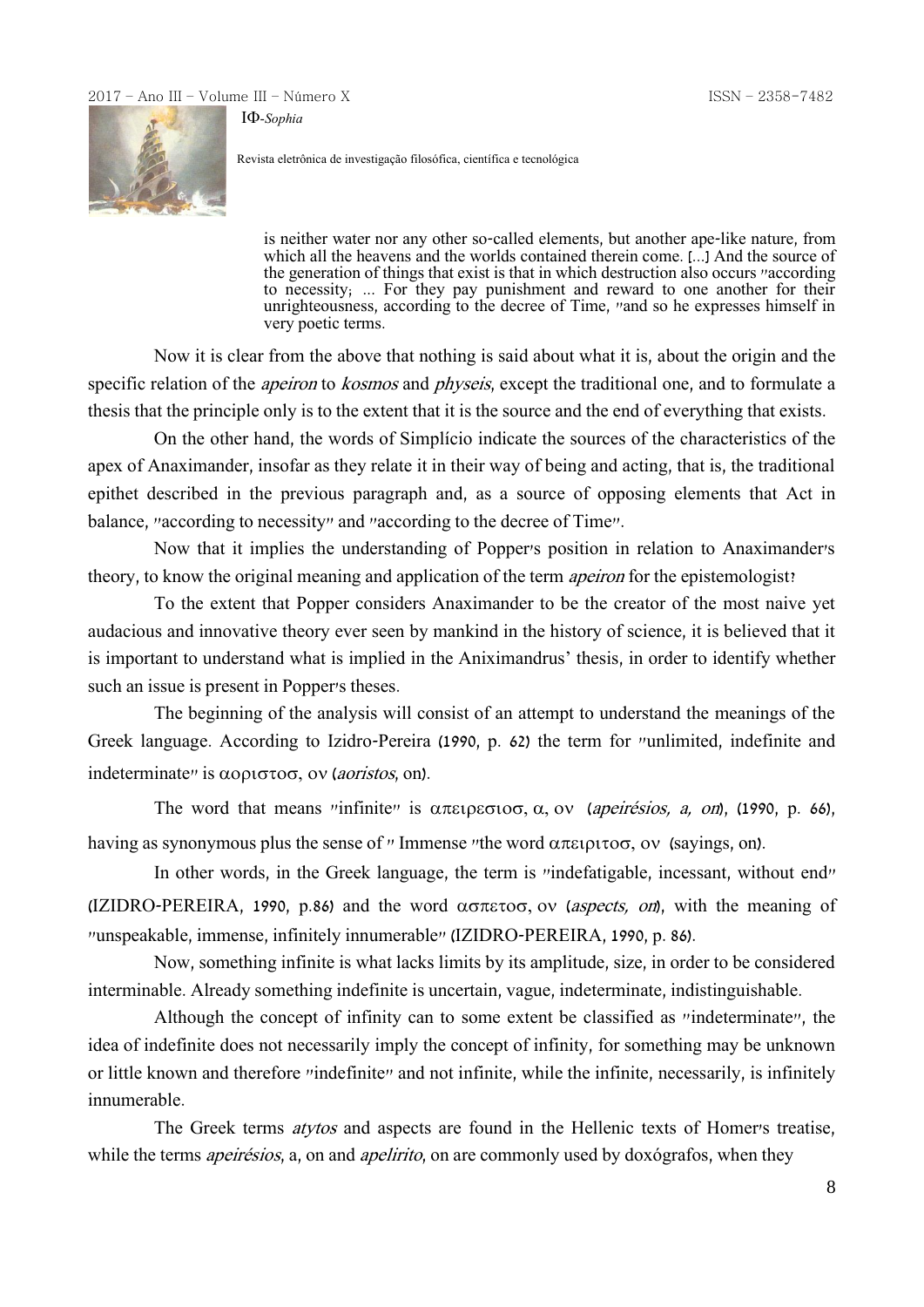

<u>.</u>

-*Sophia*

Revista eletrônica de investigação filosófica, científica e tecnológica

make mention of the ideas of Anaximander, as it is seen in Simplício apud Kirk , Raven & Schofield (1994, p. 105-107).

In this sense, the questions remain: what is the *apeiron* itself and what is the effective relation to Anaximander's theory? From where the thinker draws this concept and its importance, to the point of Popper (2002a, p. 218) assert with Kahn, that "These ideas of Anaximander, Kahn notes, form the background of Western cosmological thinking."<sup>9</sup>?

It is stated in this dissertation, together with Mondolfo (1968, p. 43-54), that the conception of apeiron, in the sense of "infinite", adopted by Anaximander as his arche, from which opposing or opposing elements arise and from which emerges the movement of the opposites, which generate the four elements that totalize balanced in the kosmos and the characters of the phýsis, comes from the conception of infinity, constant in the Homeric poems.

This conception identifies the "infinite" with the "eternal" (MONDOLFO, 1968, p. 57-62), remodeled by theogonies and in orphism (MONDOLFO, 1968, p. 63-68), being revised and proposed as a rational reprint and critique of myth, by Anaximander, is the prototype of the time-space pair, in the mythical figure of Chronos (Time). In its necessary, eternal and cyclical movement, everything produces and consumes.

This puts itself in the condition of conjecture of resolution to the problem of the very first origin of everything, coming from the debate of the theogonies in force at the time. According to Mondolfo (1968, p. 77-78):

> [...] For Anaximander there is a cycle of formation and disintegration of the worlds, which takes place in the order of time ("according to the order of time" - katà tèn chronu táxin), but this order of time is infinitely renewed in the infinity of vicissitudes Cyclical, while the eternal permanence of the apeiron: "infinite," the divine principle "innate and incorruptible" (agéneton kai áphtharton), which Anaximander himself calls "immortal and indestructible" (athánaton kai anólethon). Thus the incessant cyclical return of the order of time has, in a certain way, in the permanent eternity of the *apeiron*, its continent; Or *ápeiron* is tó periékhon: "the continent", both in the temporal as in the spatial aspect. There seems to be a conception of the eternal (apeiron aion: "eternal infinite," according to the expression of the "Stromata" pseudoplutarquianos relative to Anaximander), which includes time transcending it, but in fact the transcendence of the eternal with respect to the Time, because the eternal permanence of the "infinite" is nothing but an infinite change and movement ("from infinite eternity in the vicissitude of all things" ex apeíru aiônos anakykluménon pánton).

The cosmological system of Anaximander starts from the apeiron, as the generating and consuming source of everything that occurs in *kosmos* and *physis*. Mondolfo affirms that the *apeiron* is an active principle that acts according to the order of the time.

<sup>9</sup> "These ideas of Anaximander, Kahn observes, form the background of Wester cosmological thought".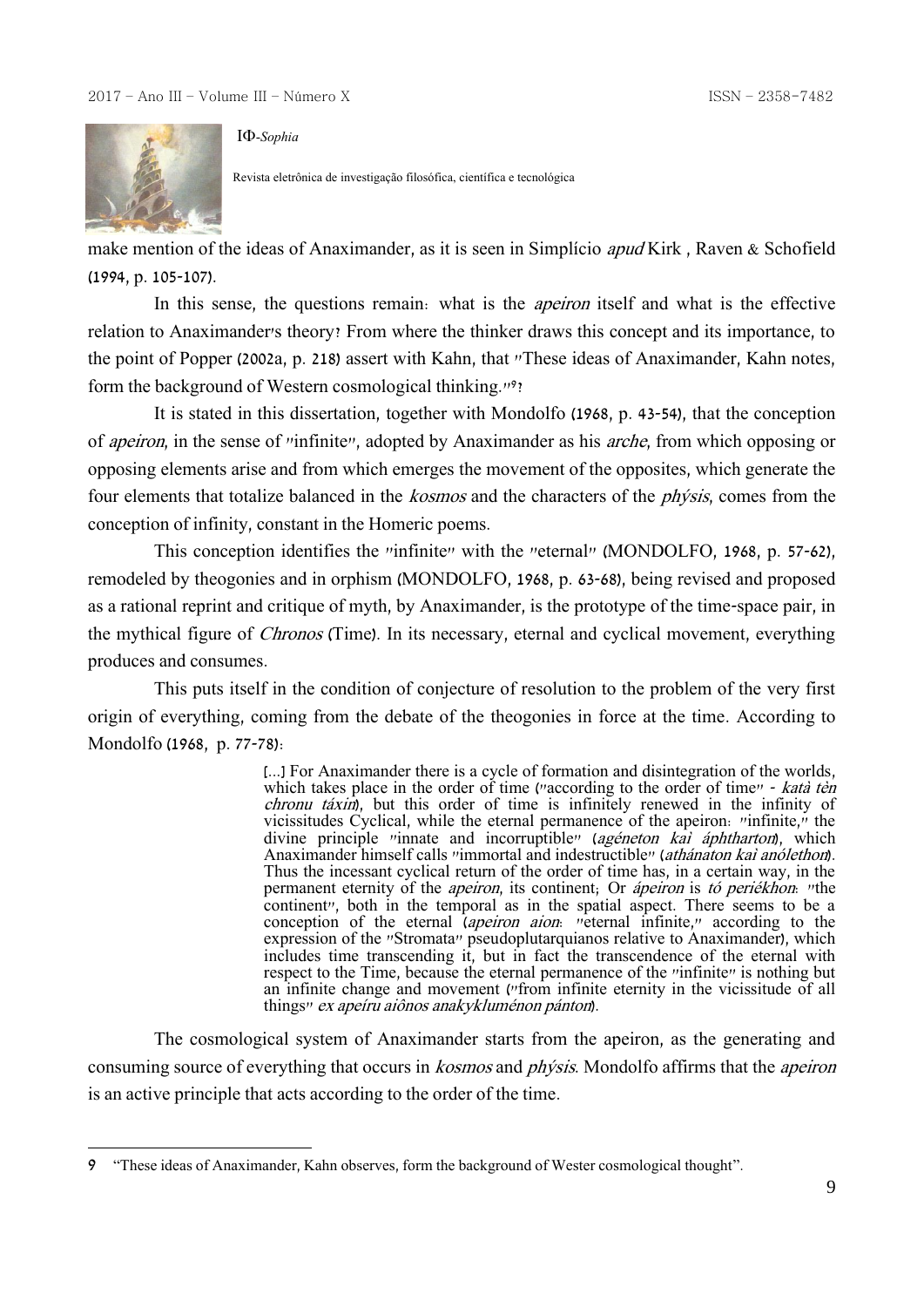

-*Sophia*

Revista eletrônica de investigação filosófica, científica e tecnológica

This "order" is infinitely cyclical, according to the temporal cosmogonic model that the Hellenists adopted. In this sense, the apeiron is eternally under the determination of Time, and in that sense, if it exists, it is necessarily as eternal as time and therefore infinite.

The infinitude of the *apeiron*, as well as that of time, comes from the essential character of any deity, namely: ingenuity, that is, it has never been created and therefore dispenses with paternity, beginning or end, and therefore, Necessarily incorruptible. Therefore, immortal, indestructible, as it is called by Anaximander.

In considering the geometric conception of time, as a circle in which there is no beginning or end, no matter if it progresses or regresses to the future or past. Time, as much as the apeiron, is consolidated in what Mondolfo calls the "continent," that is, a locus in which, simultaneously, it is external to the kosmos, involving it as well as transpassing it, integrating it and / or Dissipating it and, therefore, instantaneously and totally change and remain simultaneously.

They change insofar as transcending the *apeiron* time determines it and only does so insofar as it identifies with it, and it can be said, therefore, with Mondolfo that the apeiron and time in Anaximander are one and only thing or , As the pre-Socratic cosmologists put it, "are one."

They remain the same and identical to themselves insofar as, by cyclically changing their beginning-end, they are integrated in a way that does not exist as a solution of effective continuity.

These deductions follow from what Mondolfo (1968, p. 78) asserts when he criticizes Burnet, who opposes the doxographers, and does not attribute such words to Anaximander, that regardless of whether such expressions are not of the millennium, in itself, the concept of *apeiron* has Implicit in its nature the immortal and therefore, indestructible principle. Generating and reabsorbing in itself and by itself, in the setbacks of its cyclic eternity, the *phýsis* of the *kosmos*.

But the question still remains: where does Anaximander draw inspiration from such an unusual and innovative cosmological conception?

According to Mondolfo (1968, p. 69), the Milieu School had in the tradition of Homeric-Hesiodic education the elements necessary for understanding the concept of infinity.

Insofar as they began the application of critical rationalism in a review of the cosmogonic and theogonic explanations that preceded them, as seen in Popper (2002a, 109), they encountered what Mackenzie says to Mondolfo (1968, p. 69) Affirms as a widely diffused popular consciousness of conceptions of 'eternity', namely: 1. as that which extends infinitely in time; 2. as that which is absolutely outside of it and 3. as that which includes it, transcending it.

In the case of Anaximander, the milieu undertook the third conception of "eternal", to conceive its apeiron, and this idea followed, as Mondolfo (1968, p. 63) argues, the discussion about what would be the protiston, "The very first" of the generative gods of the *kosmos*. In this case, they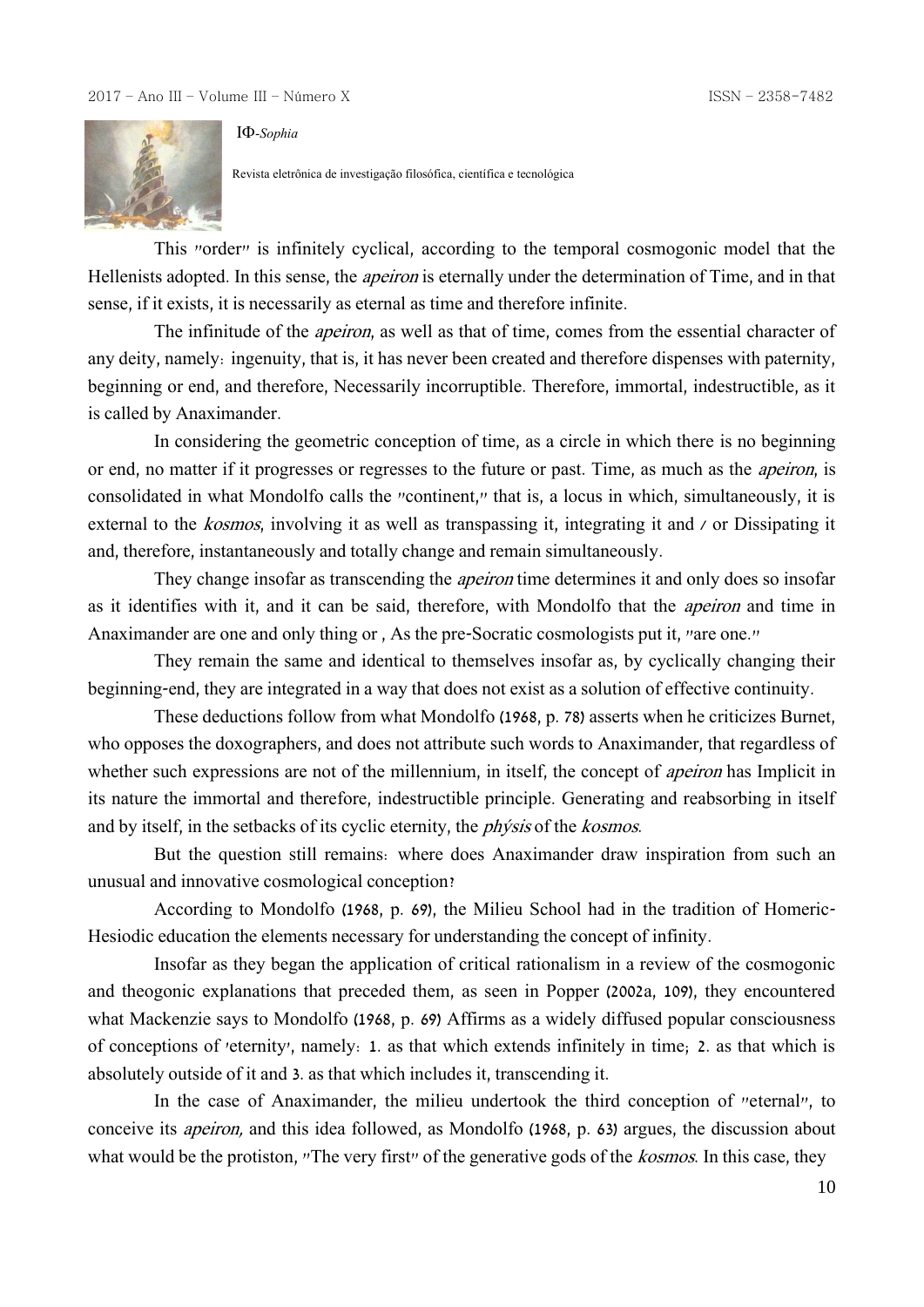

1

-*Sophia*

Revista eletrônica de investigação filosófica, científica e tecnológica

are related as follows: a) Hesiod, which attributed the principle to the god Chaos; b) the Museum, which indicated the principle through the gods Tartarus and the Night; c) Acusilau, who defended the thesis that they were the gods *Chaos, Erebus* and *Night* and d) the Orphic tradition, which indicated the source of the *kosmos* as coming from the action of the gods *Chaos*, *Night, Erebus* and Tartarus.

While deities, who according to the hesiodic genealogy (1996) had their cosmic activity defined to certain constituent aspects of the *kosmos*, Mondolfo (1968, p. 65-66) reports that:

> ... The epic, by introducing into the development of myth the element of calculation (which is undoubtedly a limitation) constituted by divine genealogies, restrict the idea of birth to that character of eternity, or rather, of unlimited extension of existence. This, prior to all genealogical ordination, seems to be implicit in the conception of all the Gods, "who always existed" (*aieiguenétai*).

Therefore, as can be seen from Popper's (2002a, p. 109) words, along with that asserted by Mondolfo, supra:

> Philosophical speculation is assumed to have been initiated with the Ionians: with Thales of Miletus and his disciple and relative Anaximander. And indeed, some very new things have been added by these two. They added the critical approach or the critical tradition: the tradition of looking at an explanatory myth, such as the explanatory model of the universe due to Homer and Hesiod, with critical eyes. What initial Greek philosophy or early Greek science adds to the creation of myths is, I suggest, a new attitude: the critical attitude, the attitude of changing an explanatory myth in the light of criticism. It is this critical examination of explanatory stories, or explanatory theories, undertaken in the hope of getting closer to the truth that I observe as characteristic of what may be somewhat vaguely described as rationality. And it is this critical examination that explains the changes in these myths and the surprisingly rapid development of the myth in doing what looks very much like science. Theories remain speculative; But under the influence of rigorous criticism, they show an increasing degree of verisimilitude. The only way in which this development can be explained is by the conjecture that the critical attitude has made a tradition in the Jonic philosophical school.<sup>10</sup>

Thus Anaximander's inspiring source for the creation of the concept of *apeiron* and its attributes, which allowed him to evade the theoretical trap of proposing a principle connected with the four elements of manifestation of matter, was a revisionist critical appropriation of the theogonic

<sup>10</sup> Philosophical speculation is assumed to have started with the Ionians: with Thales of Miletus, and his disciple and kinsman Anaximander. And indeed, something very new was added by these two. They added the critical approach or the critical tradition: the tradition of looking at an explanatory myth, such as the model of the universe due to Homer and Hesiod, with **critical eyes**. What early Greek philosophy or early Greek science adds to myth making is, I suggest, a new attitude: the **critical attitude**, the attitude of changing an explanatory myth in the light of criticism. It is this critical examination of explanatory stories, or explanatory theories, undertaken in the hope of getting near to the truth that I regard as characteristic of what may be somewhat loosely describes as **rationality**. And it is this critical examination that explains the chages in these myths, and the surprisingly rapid development from myth making into what looks very much like science. The theories remains speculative; yet, under the influence of severe criticism, they show a greater and greater degree of truthlikeness. The only way in which this development can be explained is by the conjecture that the critical attitude became a tradition in the Ionian philosophical school.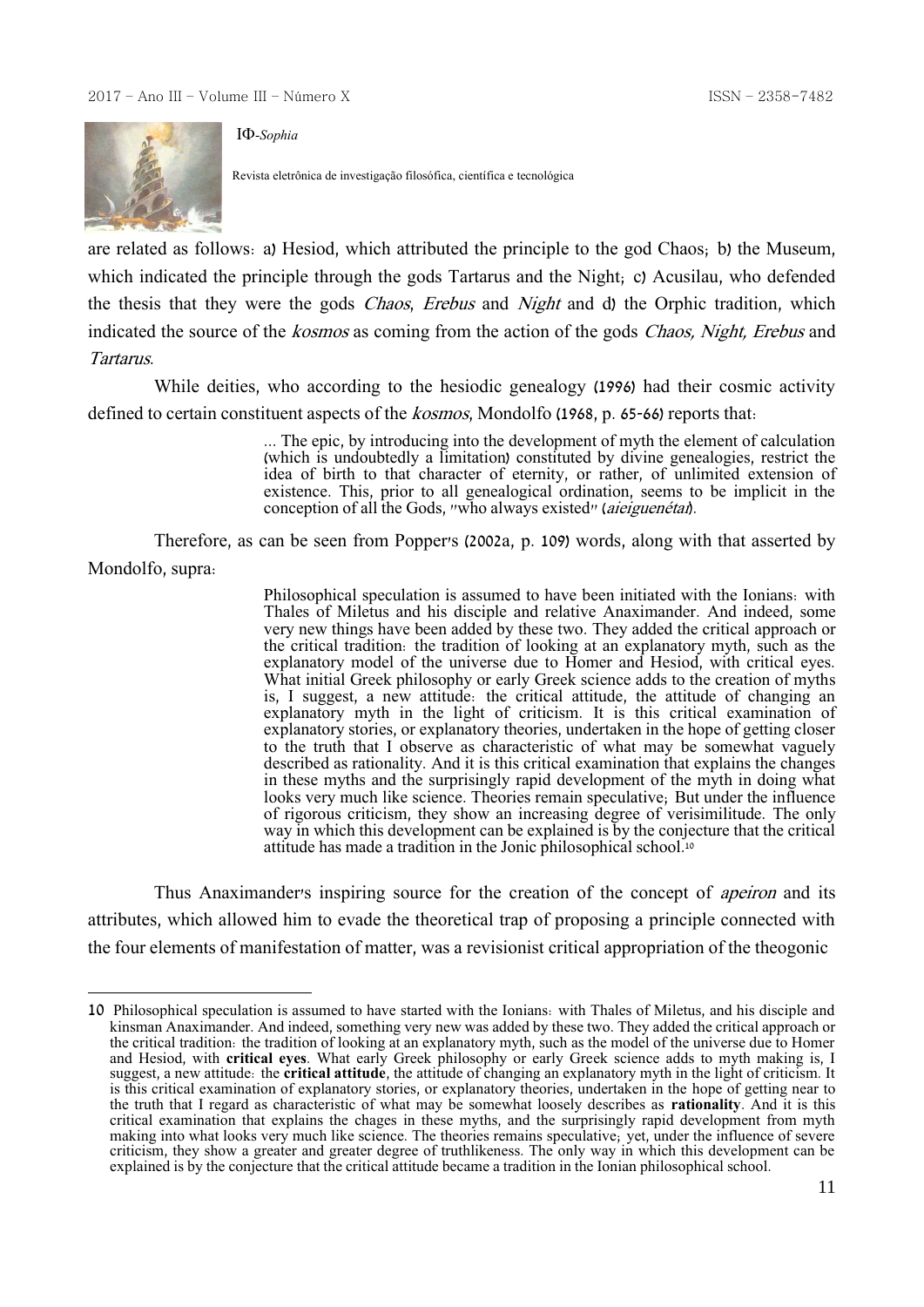

1

-*Sophia*

Revista eletrônica de investigação filosófica, científica e tecnológica

tradition , Identifying the apeiron with Time and, therefore, leaving it in a locus simultaneously apart and intrinsically inherent to the *kosmos* and the *physis*, thus making possible an unbeatable solution to the question.

The interesting thing about Anaximander's thesis is that he explicitly declares his conception of kosmos, to be made possible from the apeiron, and describes his conjecture quite well, despite the absence of his own texts on the subject.

For Popper (2002a, p. 15): "The three millenniums considered in common that the world was our home. In this house there was movement, there was change, there was hot and cold, fire and damp. [...] "However, unlike the traditional myth-poetic version, the world," our house, "is not the only one existing in the kosmos.

As a product of the eternal movement coming from the apex, the elementary opposites are placed according to necessity and temporal determination and, in frank balancing, form the Earth and in it the phýsis and their particularities.

In such a cosmology an explanation of movement is not necessary, for it is essential to the nature of the principle itself, and as such transmitted by contact and existential inertia.

The opposites make all *kosmos* work. However, in the context of the imminently quotidian changes, Anaximander, according to Popper (2002a, p. 155), is concerned about the shift to revolve around the phenomena of qualitative change present in the conflicts of opposites:

> All this can be found in Anaximander; and under its influence the idea of opposites develops a primitive theory of change: change is conceived as a qualitative change, as the temporary victory of one of the pairs of opposing powers over the other.<sup>11</sup>

For millesium, this kind of change that occurred in the *physis* of the *kosmos* was independent of the apeiron, as the vector of transformation and therefore did not present itself as a problem of cosmic order, but, on the other hand, within the phýsis, for the Anaximander's theory, all the changes were governed by the action of the instigated thermal changes by the wind.

In other words, and in the pre-Socratic terminology proper to it, the qualitative change, of physical order, was due to the conflict between hot (fire) and cold (water), incited by the wind (air) including his explanation of the origin of living beings and men.

The origin, properties, and action of Anaximander's *arche* are explained here in order to make a presentation of his theory of *kosmos*, in order to understand the innovative character of the conjecture of the millennium, and why Popper indicates it as the "background" of Philosophy and Western Science.

<sup>11</sup> All this is to be found in Anaximander; and under his influence, the idea of opposites developed into a primitive **theory of change**. Change is conceived as qualitative change, as the temporary victory of one of pair of opposing powers over the other.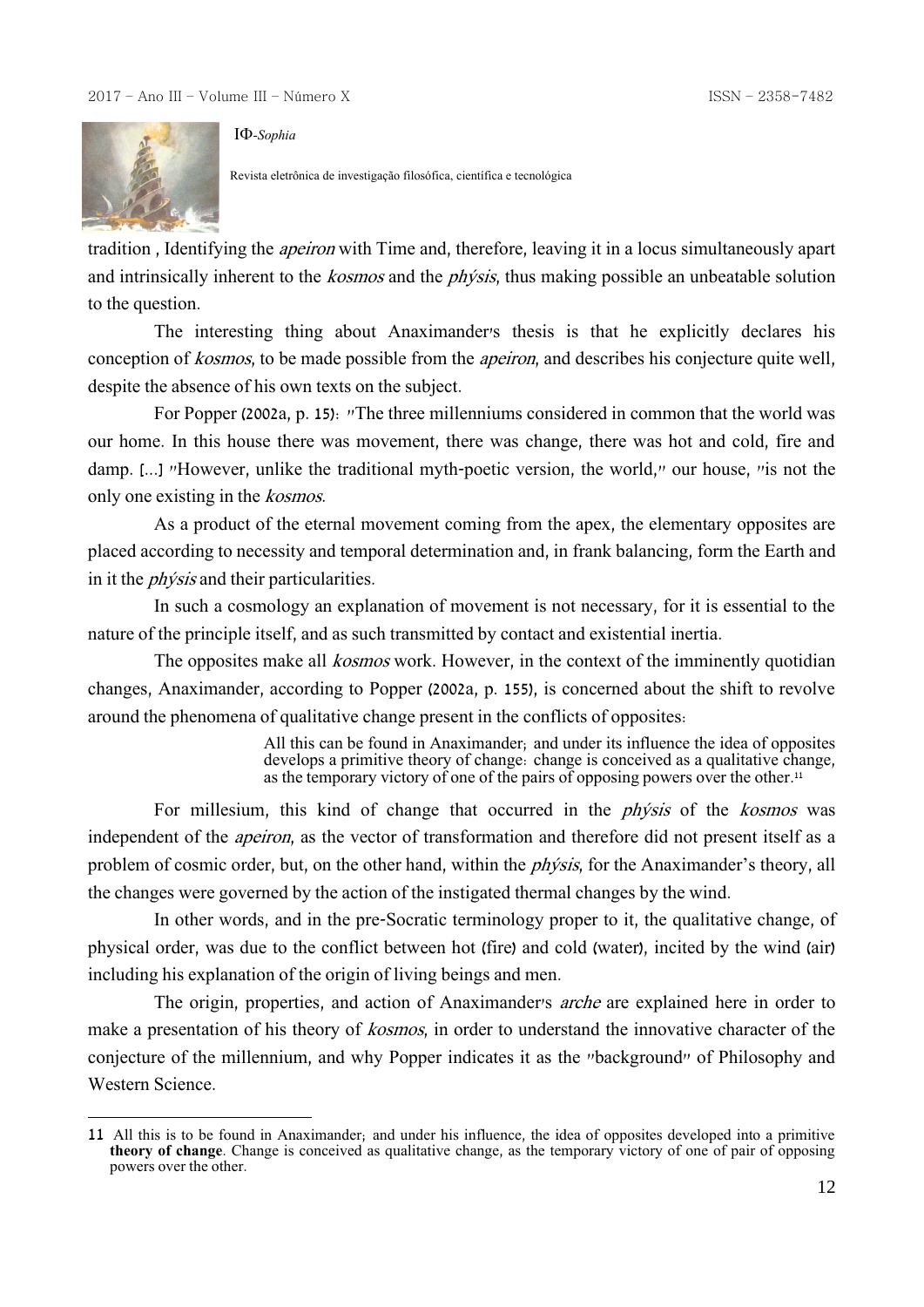

Revista eletrônica de investigação filosófica, científica e tecnológica

According to Pseudoplutarco apud Kirk, Raven & Schofield (1994, p 131):

121. He says that what produces, from the eternal, the heat and the cold, separated, when the generation of this world, and that from it a kind of sphere of flame formed around the air that surrounds the Earth, Like the bark around a tree. When this sphere popped and closed in certain circles, it was then that the Sun and the Moon and the stars formed.

In this fragment the narrative of Pseudoplutarco is observed as for the thesis of Anaximander, regarding the formative process of the Earth, the stars and stars that surround it from the apeiron.

Note that it marks Anaximander as the first thinker to propose the sphericity of the Earth, from what he called "the sphere of flames" around the Earth, although it does not say exactly about the sphericity of the Earth. How would a sphere of flames form around it if it were not spherical?

So far, in the description of the doxographer we have seen only the description of what has already been commented, nevertheless, in continuity through fragment 122-124 of Pseudoplutarco, Hipólito and Aristotle quoted by Kirk, Raven & Schofield (1994, p 133 -134) indicate:

> 22. (A) He says that the Earth has a cylindrical shape, and that its depth is one-third the width.

> (B) Its shape is curved, round, similar to the stem of a column; Of the two flat surfaces, we walk on one, and the other is on the opposite side.

> 123. There are some, like Anaximander among the ancients, who claim that it [the Earth] stands still because of its equilibrium. For strength is that that which is placed in the center, and is equal to the extremes, in no way moves more up or down or to the sides; And it is impossible for him to move simultaneously in opposite directions, so that he remains fixed by necessity.

> 124. The earth is suspended in the air, without anything holding it, but it is held firm by the fact that it is at equal distance from all things.

As Popper (2002a, p. 110) attests, Anaximander's theory that an unsustained and freely suspended Earth, stabilized by the equilibrium action of cosmic forces from the sphere of fixed stars acting on it at a certain distance is, In his words: "[...] breathtaking in his boldness. [...] ".<sup>12</sup>

Such a position of Popper is justified, since it is a theory as non-observational as that of the apeiron and surely anticipates Newton's theory. This points to the link between the pre-Socratic epistemological procedure and the tradition Cornford (1989, p. 1-304) points out.

This author presents and introduces the description of the theory and methods of knowledge used by the early rationalist thinkers, which is complemented by the works of Mondolfo (1970, p. 97- 290), in which the Italian philosopher points out the predominance of the criteria of truth Used by the

<sup>&</sup>lt;u>.</u> 12 "[...] is breathtaking in its boldness. [...]".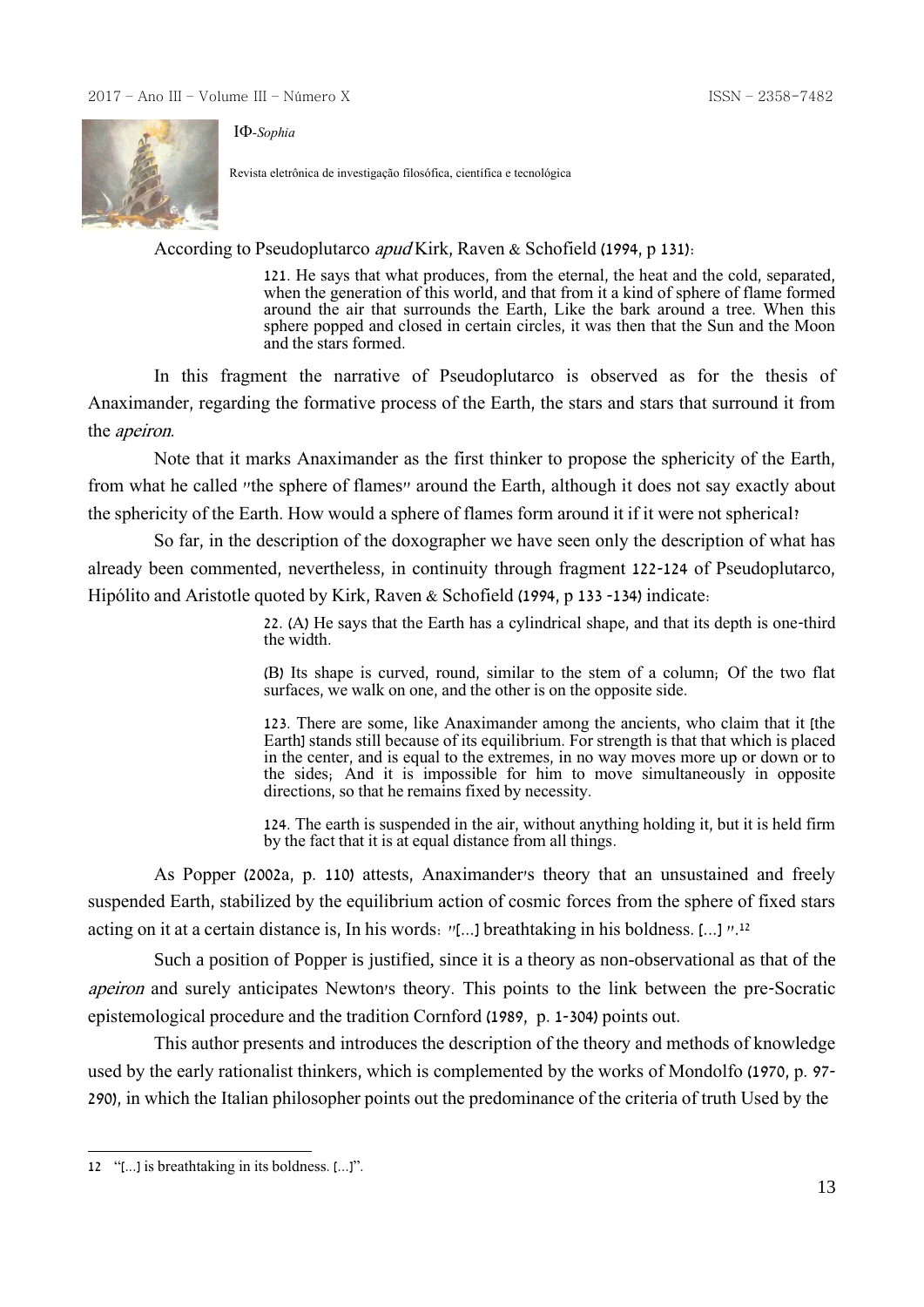

-*Sophia*

Revista eletrônica de investigação filosófica, científica e tecnológica

Hellenists, which varied from conceptibility to knowability, but did not appeal to empiricism and experiment until Aristotle, as Popper (2002a, p. 1-32).

Anaximander needed to present a model that explained the sustainability of the Earth, in a way different from the one made by Thales and which had continuity in the Anaximenes thesis, since it did not have the conditions to base what would support the element ), Which the teacher and the student proposed to him as thesis.

For Anaximander, the *arche* of the *kosmos* could not be one of the four elements, inasmuch as it became necessary to describe to the infinite of what would support this element so that it was given as proposed.

If the *apeiron* is identified with *Chronos*, the god Time, being eternal, source and fanal of dissolution of everything that is generated and corrupted in the *kosmos*, through the action of the opposites (earth, water, air and fire), arising from the eternal movement and Cycle of time, as Anaximander explains the stability that attaches to the Earth? Since it has no support whatsoever, as can be seen in the mythic-poetic, theogonic and rational tradition, and the theogenic, rational, and Anaximenian, such as explaining the sustainability of the Earth

In order to understand the question of innovation and revolutionary proposal of Anaximander, a review of the state of the field will be carried out on its cosmological theory which, according to Popper (2002a, p. 110-111):

a) The *apeiron* is the source and destruction of all that is in *kosmos* and *phýsis*, acting upon them through its eternal movement, which balances the four elements that symbolize matter at the time, namely earth, Water, air and fire;

b) Between *apeiron* and Heaven (the god Uranus or the firmament) there is a sphere of fire, which the ancients claimed to be the divine matter or the fifth element, namely ether;

c) In the ethereal spheres that surround the world (the Earth or the goddess Gaia) comes, respectively, in decreasing order as to the distance of the Earth: the Sun, the Moon and the fixed stars.

It should be noted that in the sphere of these it was established what the ancients called Heaven, which in the case of Anaximander's theory, all these spheres would be similar to car wheels, with tubular rays filled with fire (ether), where Would see the stars, the Moon and the Sun and explain the mechanism of eclipses through the obstruction of these tubular structures;

d) The Earth, as opposed to accompanying the sphericity of the Sun, the Moon and the Sky, would have the shape of a small column, similar to a drum with a disk surface, and the men would live on the upper face of the disk;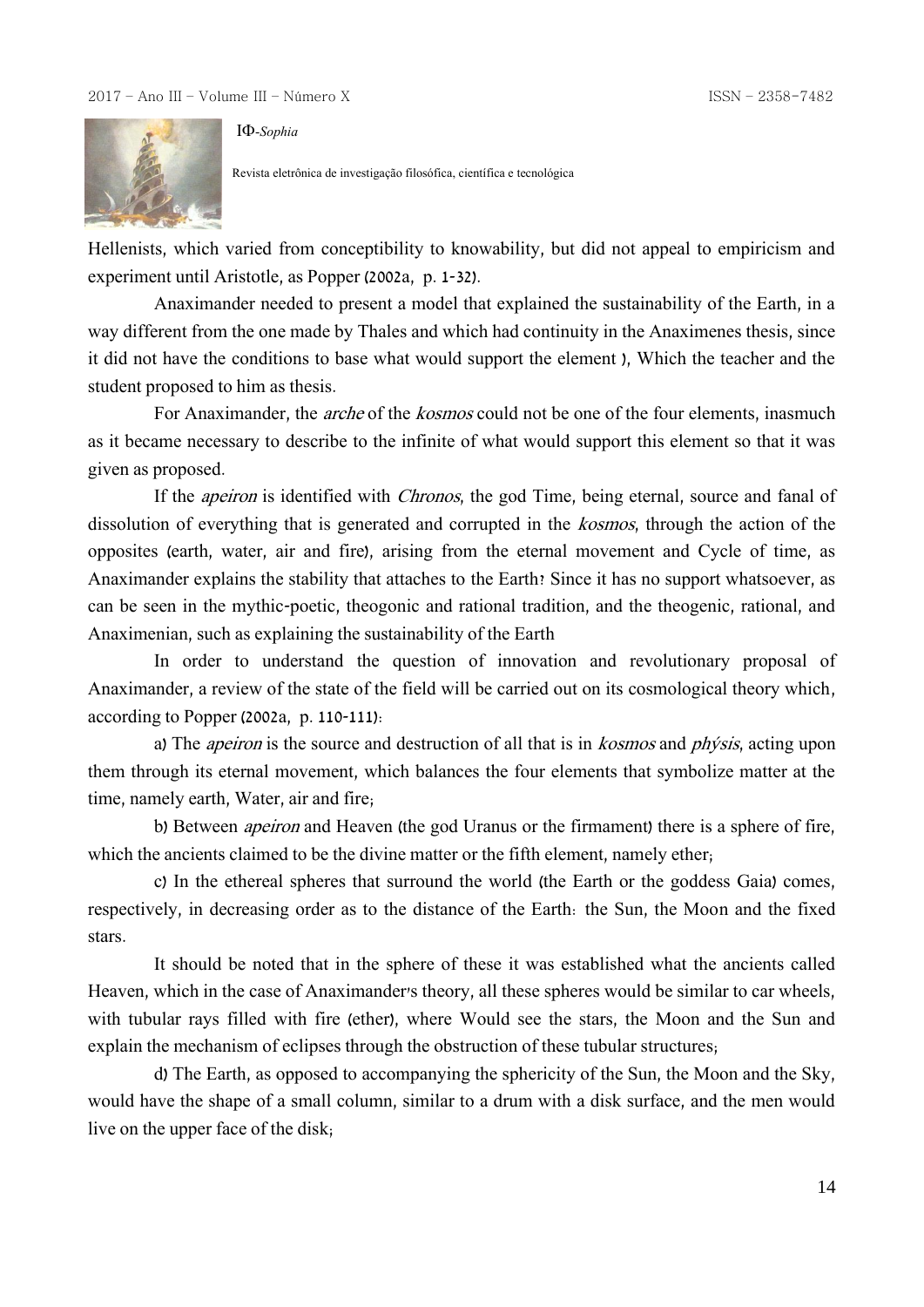

Revista eletrônica de investigação filosófica, científica e tecnológica

e) The Earth would stand still, at the center of this system, by keeping itself at the same distance from all other things in the *kosmos*.

In short, these are the characteristics of Anaximander's cosmological thesis. Popper (2002a,

p. 11) states that:

<u>.</u>

There is an obvious objection to Anaximander's theory of symmetry, according to which the Earth is equidistant from all other things. The asymmetry of the universe can easily be seen by the existence of the Sun and the Moon, and especially of the fact that the Sun and the Moon are sometimes not far apart from each other, so that they are on the same side of the Earth, while there is nothing on the other side to balance them. 13

In addition to the critique developed by Popper, it can still be said that the aforementioned symmetry that would guarantee the Earth's sustainability would be even more impaired if one takes into account the credibility of the comments of the Simplício and Augustine doxographers, which attest to the existence of Anaximander would call it "infinite worlds," as seen in Kirk, Raven & Schofield (1994, 124):

> 113. For those who supposed that the worlds were in infinite numbers, as the followers of Anaximander and Leucippus and Democritus, and later those of Epicurus, supposed us to be born and to perish for an infinite time, with some of them always to Born and others to perish; and they said that the movement was eternal.

> 14. It is that he [Anaximander] thought that things were born not of a single substance, as Thales thought they were born of water, but each of his particular principles. These principles of individual things, he believed, were infinite, and spawn innumerable worlds and whatever is born in them; And he thought that these worlds are now dissolved, now again generated, according to the age to which each one is able to survive.

Now, in considering these quotations as valid, in Anaximander's kosmos there would be infinite worlds similar to Earth, and in that sense, as would his balance thesis criticized by Popper as refutation in this particular, although he considered it an astonishing anticipation to Newton?

Firstly, it is important to note that Anaximander's source of inspiration for proposing his theory of Earth sustainability in the parameters of his theory of the apeiron as a principle lies within the framework of Hellenic geometric mathematical thinking, according to Vernant (1998, p. 67-68 and 73), concerning the organization of the human cosmos, which:

> In contrast to the *hybris* of the rich, the *sophrosyne* ideal is delineated. It is made of temperance, of proportion, of just measure, of just mean. "Nothing in excess," such is the formula of the new wisdom. This valuation of the weighted, the mediator,

<sup>13</sup> There is an obvious objection to Anaximander's theory on symmetry, according to which the Earth is equally distant from all other things. The symmetry of the universe can be easily seen from the existence of Sun and Moon, and especially from the fact that Sun and Moon are sometimes not far distant from each other, so that they are on the same side of the Earth, while there is nothing on the other side to balance them. […].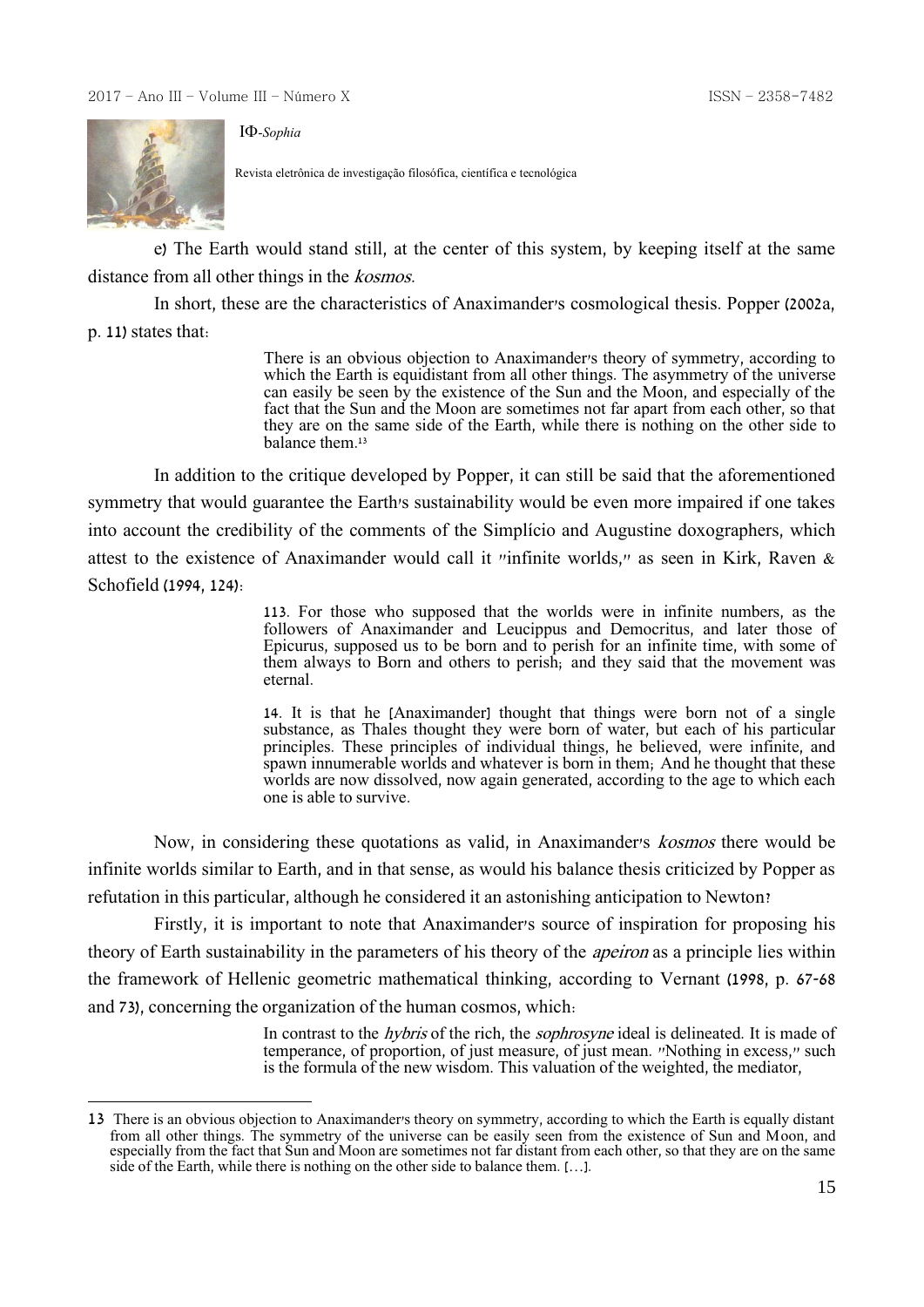

-*Sophia*

Revista eletrônica de investigação filosófica, científica e tecnológica

gives the Greek arete a more or less "bourgeois" aspect: it is the middle class that can play in the city the moderating role, establishing a balance between the ends of the two borders ... Those who Are called hoi meson are not only members of a particular social category, equal distance from indigence and opulence: they represent a type of man, they embody the new civic values, like the rich, the madness of hubris. In a middle position in the group, the *mesoi* have the role of establishing a proportion, a trace of union between the two parties that tear the city apart, because each one claims the whole of the *arche*. [...] the *sophrosyne*, virtue of the just means, corresponds to the image of a political order that imposes a balance on opposing forces, establishing an agreement between rival elements. But as in the case, in its new form, arbitration presupposes a judge who, in order to enforce his decision, or to impose it if necessary, refers to a law superior to the parties, a dike that must be for all equal and the same. [...] Justice appears as an entirely natural order that regulates itself. The development of moral thought and political reflection will continue along this

line: relations of force will seek to substitute "rational" relations, establishing in all domains a regulation based on measure and aiming at providing, Various types of exchange that form the fabric of social life.

Vernant's citation portrays the Hellenic effort of the archaic period, post-creation of the polis, after more than three hundred years in which the defacing of Mycenaean societies occurred until around the 8th century BC.

Such an event, which plunged the pre-Hellenic world into isolation from Near-Eastern societies and without established political organization, immersed itself in the chaos of violence and the obscurity of writing, with the institution of shamans, poets and fortune-tellers as the sole a banner of oral culture, which passed through their prognostics, songs and dances inspired by the gods, what communities should do to survive.

The creation of the polis as a social organization that emerged from the reunion of some villages around the totemic family and tribal structure established a mode of existence in which public space started from the principle of citizenship which, as Vernant (1998, p. 33-64) In the group of *homóioi*, that is, "those that are equal" indistinctly to the origin or social class.

There was a dispute between the nobility and the plebs for the possession of power, migrating between acerbic civil conflicts of a tutelage almost exclusive to the nobility, or one or more royalties to democracy, which was to be modeled in Athens in the period classic.

The crisis of the cities was mediated by the first sages, who according to Vernant (1998, p. 55-56) embodied the ideal of sophrosyne in such a way that they were able to temporize sometimes the situation of social imbalance:

> On this traditional datum of the Seven Sages, it would be well to support a historical conclusion: the list of the Seven Sages is fluctuating and variable; He sees neither chronology nor verisimilitude. However, the political and social role attributed to the Sages, the maxims that are considered of its authors, allow to approach, from each other, personages that, in the rest, in everything opposes: a Thales, uniting to so many other competences the one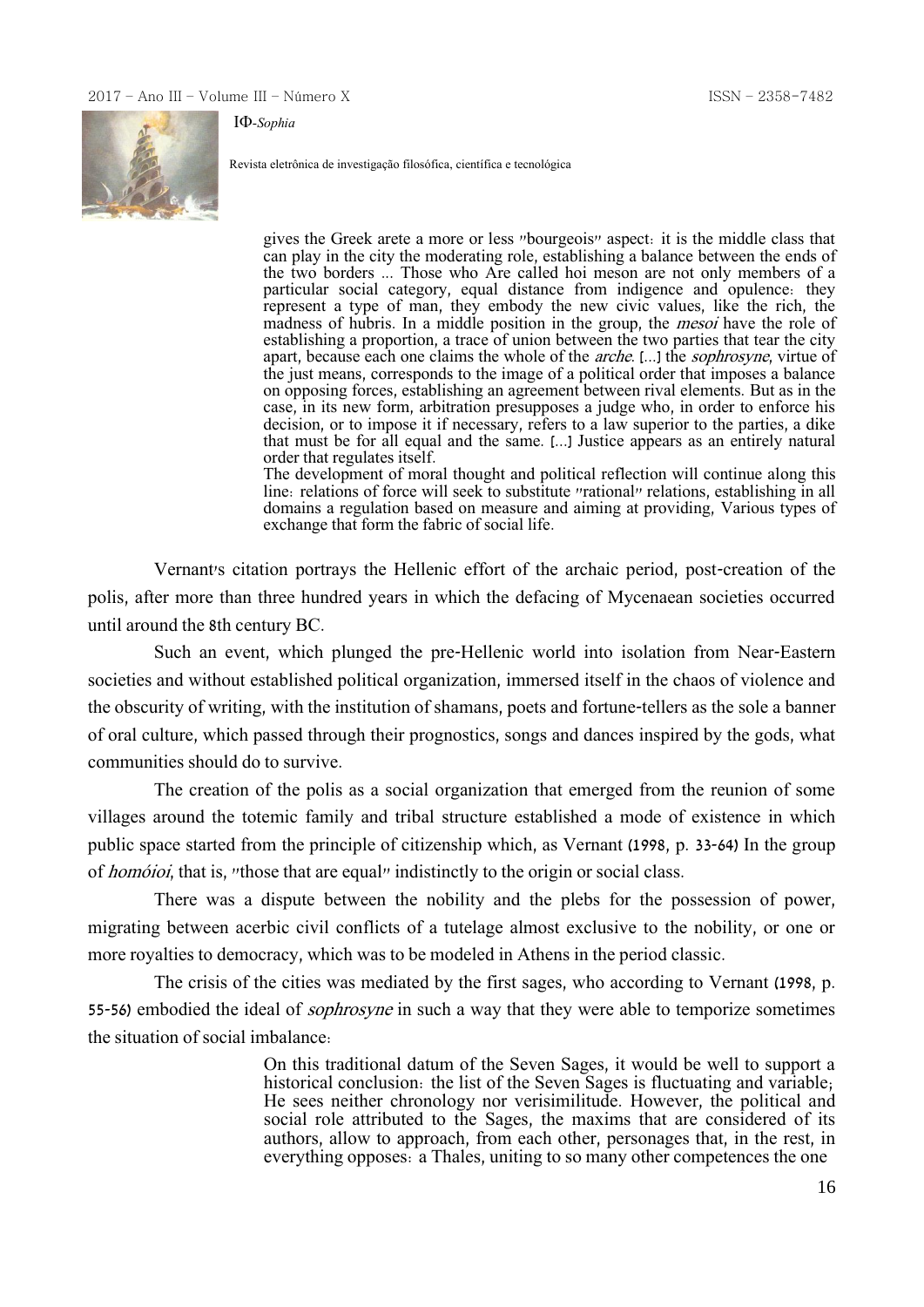

-*Sophia*

Revista eletrônica de investigação filosófica, científica e tecnológica

of the man Of state - a Solon, elegiac poet, arbiter of the Athenian political struggles, refusing tyranny, - a Periander, Corinthian tyrant, - an Epimênides, the very type of the inspired magician, of the anois, who fed himself with mauve and asphodel , And whose soul is freed from the body at will. Through a mixture of purely legendary data, historical allusions, political sentences, and moral buzzwords, the more or less mythical tradition of the Seven Wise Men makes us reach and understand a moment of social history. A time of crisis, which begins at the end of the seventh century and develops in the VI, a period of confusion and internal conflicts that distinguish some economic conditions; A period which the Greeks lived on a religious and moral level as a discussion of their entire system of values, a blow against the order of the world itself, a state of error and impurity.

It is precisely during the period of creation of critical rationalist thought that the revisionist character attributed to it by Thales, Anaximander, and the students of the School of Miletus, namely: Anaximenes, Xenophanes, and Heraclitus, is consistent with what Vernant points out as a period of "organization Of the human cosmos, "that is, the creation of the polis, of law, of the political relations that will characterize the West.

For Jaeger apud Mondolfo (1970, p. 46), the concrete legality established in the polis, in conformity with the religious ideal and, therefore, divine of sophrosyne opposes the unmeasured. In open opposition to hybris, it provoked the need for the creation of a public space in which the power of the state was balanced by the elements of the polis through the Dike (Justice).

Therefore, after its behavioral absorption and internalization by the Hellenic man in the social space, critical rationalist thought, propelled by the aforementioned dispositions of revising the explanations of everything that did not conform to the ordering of the human kosmos had to fit, for an impulse of understanding of the human kosmos established the investigative inquiry around phýsis and kosmos. As the old adage goes: "what is above is below".

The author of this dissertation conjecture that the unusual theoretical innovation of the balance theory of the Earth without supports of any nature was inspired to Anaximander by the religious impulse of sophrosyne and any element that was put like arche of the phýsis would be contrary to the geometric and rationalized order that is Experience in Hellenic social life.

The theses of Thales and Anaximander would not be in keeping with the spirit of the age, while that of Anaximander, deductively, without any appeal to empirical analogy, establishes a kosmos whose power is apart and interpenetrates the elements contained in its phýsis.

In this sense, the elements moved by their eternal, immortal and cyclical action, according to the order of Time (*Chronos*) and by *Diké* (Justice), one pay tribute of equal proportion to the other, in eternal conflict, composing and decomposing the things that in him they get.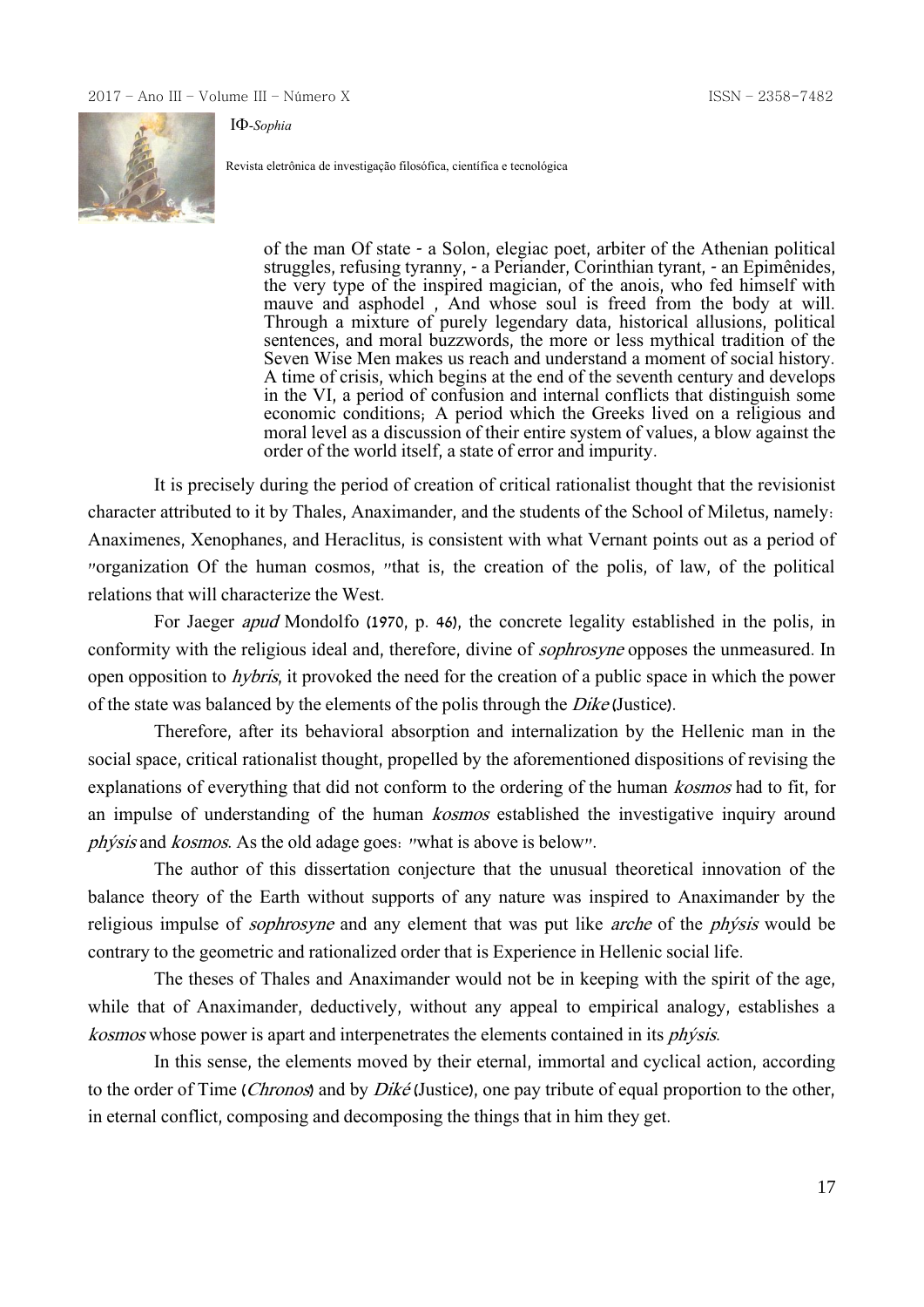

-*Sophia*

Revista eletrônica de investigação filosófica, científica e tecnológica

We disagree here with Popper (2002a, 11), for if the doxographic quotations and historical data presented above are consistent with the theses of the time and school in which Anaximander constructed his theories, kosmos implies no more one An exclusively geocentric concept, in which the Earth is regarded as the only world existing in it.

Gaia would be only a *physis* among the infinite or innumerable worlds existing in the kosmos, and therefore the aforementioned asymmetry to which Popper refers is not credible, given existence in the cosmic plane geometrized in the molds of the polis, according to the determinations of an original locus and Disperser, which surrounds and interpenetrates all these worlds, causing them to arise and consume themselves according to the necessity and determination of Time (Chronos).

In this way the Anaximander system is presented much more widely and worthy of a true anticipation not only of Newton but of the current astronomical data.

On the other hand, it is still possible to argue that on the basis of the characteristics of Time, attributed by Anaximander's identification to his apeiron, it is linked to the Indo-European conception of circularity of time, to the detriment of the Judeo-Christian-Muslim-scientificist view of linearity of time.

In this sense, it is conjectured that the *apeiron* of Anaximander makes possible the anticipation of Einstein's reflections on the theory of relativity of time and its identification with space, since the *apeiron* is constituted as "the continent" in the time-space dimension.

Therefore, moving from the one-dimensional linearity of contemporary time to the incredible anticipation of three-dimensionality of time and hence of relativity theory and its implications, as seen in Mondolfo (1968, p. 77-78).

However, even if this conjecture of the author of this dissertation is not consistent with what has been exposed up to now, it still opposes the Popperian critique of Anaximander, when he realizes that Popper (2002a, p.11) forgets the so-called "sphere of the firmament" , That is, from Heaven (Uranos), where according to the mythical and theogonic tradition were the so-called "fixed stars".

Even if Anaximander's system were unbalanced and would tend to cause any displacement of the Earth, there would be, necessarily and fixedly, all the innumerable stars which, according to the millennium, are in the sphere closest to the Earth than the Sun. More distant) and the Moon (in intermediate position).

In order to conclude the presentation on the Popperian Anaximander and the discussions raised by his conjectures, it is important to point out that Popper (2002a, p.13) seeks to identify the origins of what he calls "the problem of change".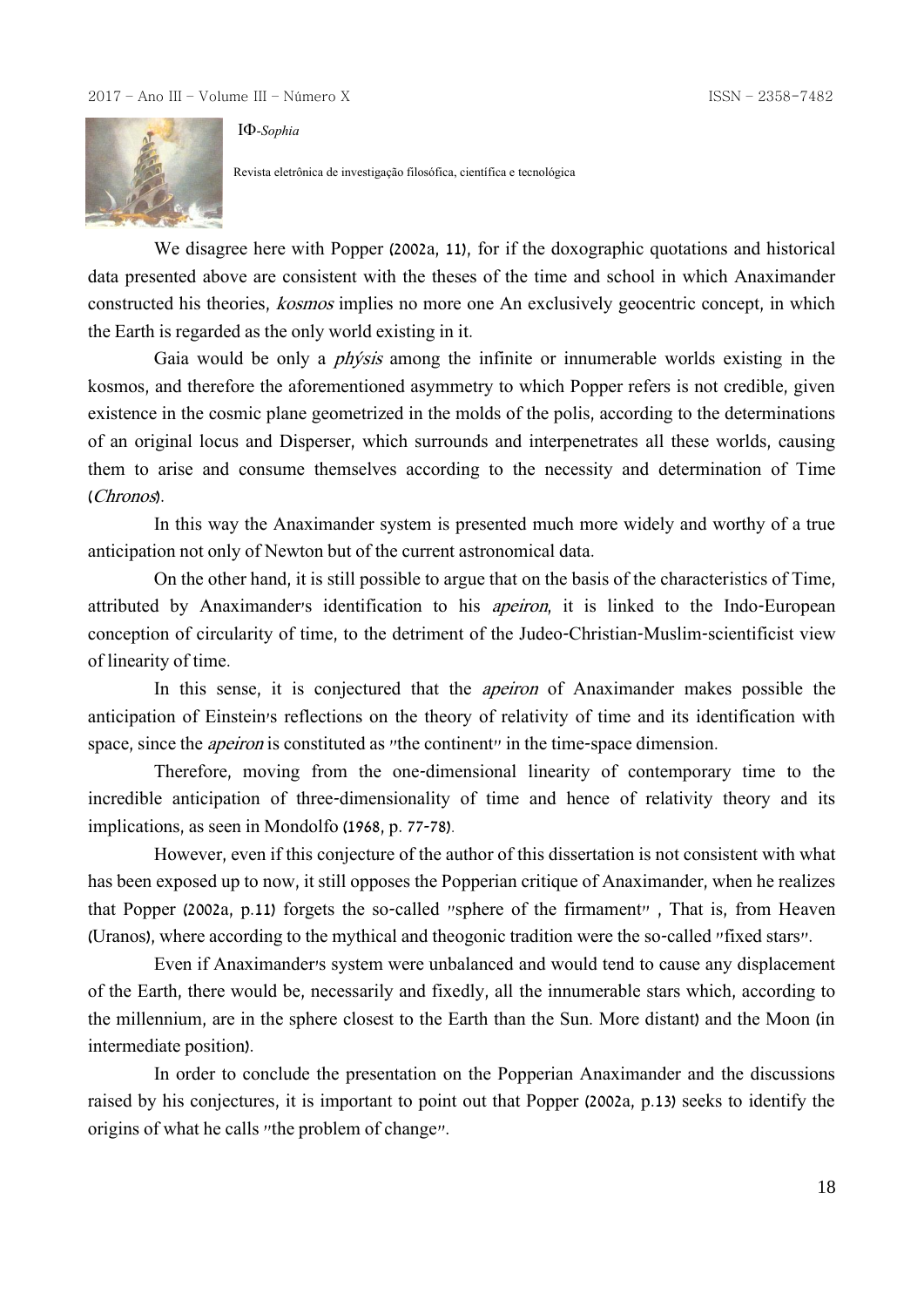

-*Sophia*

Revista eletrônica de investigação filosófica, científica e tecnológica

In the case, Popper attests that in the world of Anaximander all kinds of changes occur, but they can be synthesized in two types, especially those arising, within the *physis*, from the action of the winds. That they are present in all other theses that explain the natural phenomena, from the meteorological events to the biological ones, as the appearance of the living beings and, mainly, the origin of the man.

And in the cosmic sphere, the eclipses of the Sun and the Moon, arising from the action of the movement of the opposites, provoked from the apeiron and regulated by necessity and Justice.

But the most important of these constant changes of the Anaximander's kósmos is that all changes, according to Popper (2002a, p. 155) "... change is conceived as qualitative alteration, as the temporary victory of one of the pairs of opposing powers On the other. " 14

What, in itself can also be indicated as a further anticipation of the milieu as to the theory of conservation of matter, however, is not intended to develop this in this part of the dissertation.

If he realizes that, as Popper puts it, the pre-Socratic thesis, however puerile and misleading they are today, scientifically speaking has at its core an immense content to be decoded, demystifying its inaccessibility and revealing, in fact, its inspiring potential Of bold new theories for the present, in Philosophy and Science.

# **Referências**

1

ARISTÓTELES . On the parts of animals I-IV . Oxford: Oxford University Press, 2001.

BORNHEIM, Gerd (Org.) . Os filósofos pré-socráticos . São Paulo: Cultrix, 1999.

BRANDÃO, Jacyntho Lins; SARAIVA, Maria Olívia de Quadros & LAGE, Celina Figueiredo . Introdução ao Grego antigo . Belo Horizonte: UFMG, 2009.

BRANDÃO, Junito de Souza . Mitologia grega . Petrópolis: Vozes, 1998.

BRILLANT, Maurice. Les mystères d'Eleusis . Paris: La Renaissance du Livre, 1920.

BURKERT, Walter . Religião grega na época clássica e arcaica . Lisboa: Fundação Calouste Gulbenkian, 1993.

CAIRUS, Henrique F. & RIBEIRO JR., Wilson A. . Textos hipocráticos: o doente, o médico e a doença . Rio de Janeiro: Fiocruz, 2005.

COPLESTON, Frederick . A history of philosophy: Greece and Rome . Tunbridge Wells: Search Press, 1946.

CORNFORD, Francis M. . Principium sapientiae: as origens do pensamento filosófico grego . Lisboa: Fundação Calouste Gulbenkian, 1989.

COULANGES, Fustel de . A cidade antiga . São Paulo: Martins Fontes, 1998.

<sup>14</sup> "[...] change is conceived as qualitative change, as the temporary victory of one of pair of opposing powers over the other".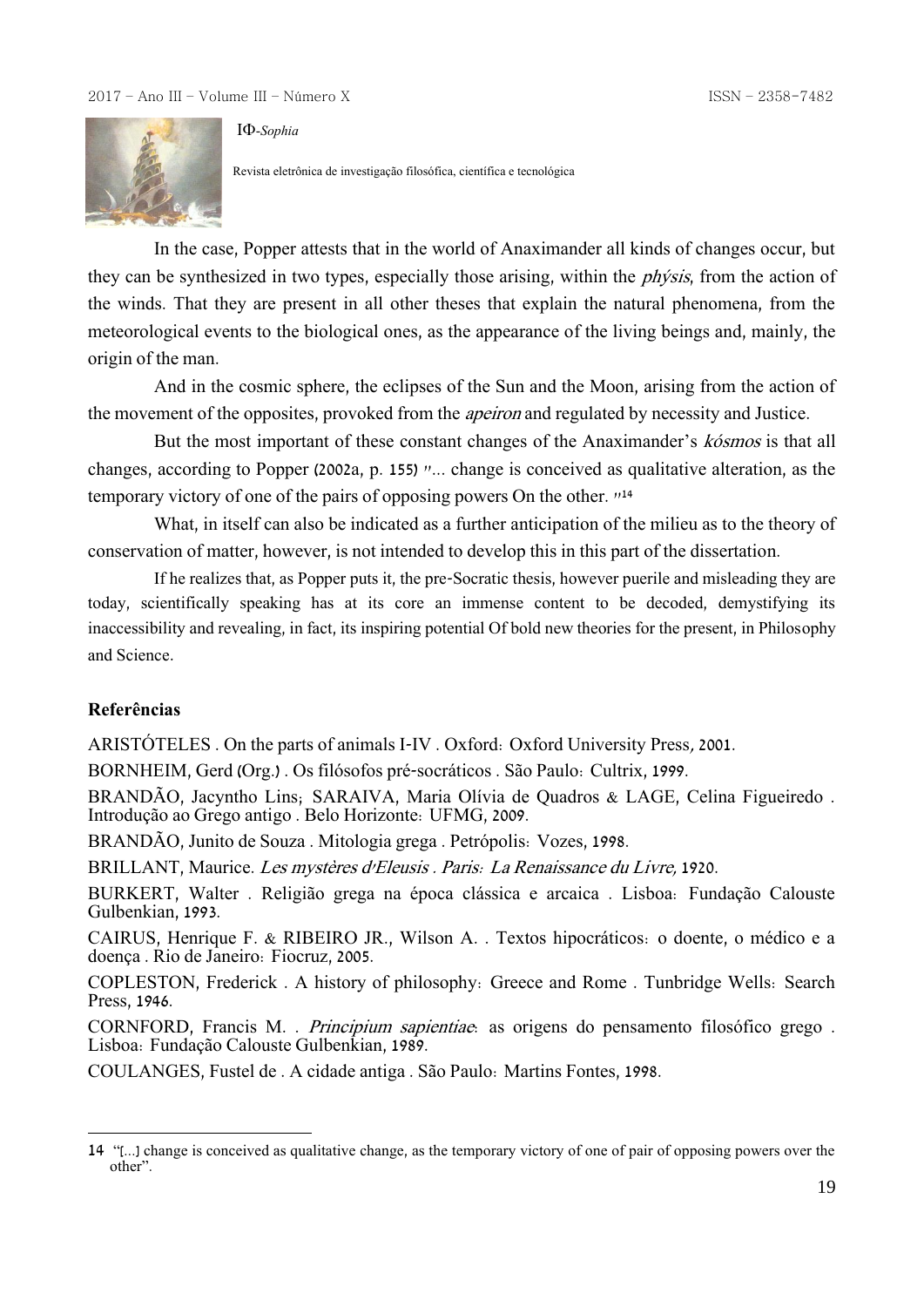

Revista eletrônica de investigação filosófica, científica e tecnológica

DESCARTES, René . Discurso do método; As paixões da alma; Meditações; Objeções e respostas . São Paulo: Nova Cultural, 1996.

DETIENNE, Marcel . A invenção da mitologia . Rio de Janeiro – José Olympio e Brasília – UNB, 1998.

\_\_\_\_\_\_\_\_\_\_ . Os mestres da Verdade na Grécia arcaica . Rio de Janeiro: 1988.

\_\_\_\_\_\_\_\_\_\_ & SISSA, Giulia . Os deuses gregos . São Paulo: Schwarcz, 1992.

DURKHEIM, E. As formas religiosas da vida primitiva . São Paulo: Paulinas, 1989.

ELIADE, M . A história das crenças religiosas . Rio de Janeiro: Zahar, 1978, t. I.

FARIA, Ernesto . Dicionário escolar latino-português . Rio de Janeiro: Ministério da Educação e Cultura, 1967.

FLEURY, E. . Morphologie historique de langue grecque . Paris: J. De Gigord, 1947.

GIORDANI, Mário Curtis . Os gregos: Antiguidade Clássica I . Petrópolis: Vozes, 1972.

HAVELOCK, Eric A. . A revolução da escrita na Grécia: e suas consequências culturais . São Paulo – UNESPE e Rio de Janeiro – Paz e Terra, 1996.

HARISSON, Jane Ellen. E. Themis: a study of the social origins of the greek religion . Cambridge: Cambridg University Press, 1912.

HERÓDOTO (de Halicarnasso) . História . Brasília: EbooksBrasil, 2006.

HESÍODO . Os trabalhos e os dias . São Paulo: Iluminuras, 2007.

\_\_\_\_\_\_\_\_\_\_ . Teogonia: a origem dos deuses . São Paulo: Iluminuras, 1996.

HIPÓCRATES (de Cós) . Da natureza do homem; Ares, águas e lugares e Preceitos . Rio de Janeiro: Fiocruz, 2005.

HOMERO . A Ilíada . Rio de Janeiro: Tecnoprint, 1978a.

\_\_\_\_\_\_\_\_\_\_ . A Odisseia . Rio de Janeiro: Tecnoprint, 1978b.

HORTA, Guida Nedda Barata Parreiras . Os gregos e seu idioma . Rio de Janeiro: Livraria Acadêmica, 1968, v. I.

IZIDRO-PEREIRA, S. J. . Dicionário Grego-Português e Português-Grego . Braga: Livraria Apóstolo da Imprensa, 1990.

JAEGER, Werner . Paideia: a formação do homem grego . São Paulo: Martins Fontes, 1995.

\_\_\_\_\_\_\_\_\_\_ . La teologia de los primeros filosofos griegos . Ciudad del Mexico: Fondo de Cultura Economica, 1952.

KIRK, G. S; RAVEN, J. E. & SCHOFIELD, M. . Os filósofos pré-socráticos . Lisboa: Fundação Calouste Gulbenkian, 1994.

KOYRÉ, Alexandre . Estudos da história do pensamento científico . Rio de Janeiro: Zahar, 1997.

LÉVÊQUE, Pièrre . A aventura grega . Rio de Janeiro; São Paulo e Belo Horizonte, Lusoespanhola e Brasileira, 1967.

MATURANA, Humberto. Cognição, ciência e vida cotidiana . Belo Horizonte: UFMG, 2001.

MEILLET, A. . Dialectes indo-européens . Paris: Librairie Ancienne Édouard Champion, 1950.

\_\_\_\_\_\_\_\_\_\_ . Aperçu d'une histoire de la langue grecque . Paris: Librairie Hachette, 1930.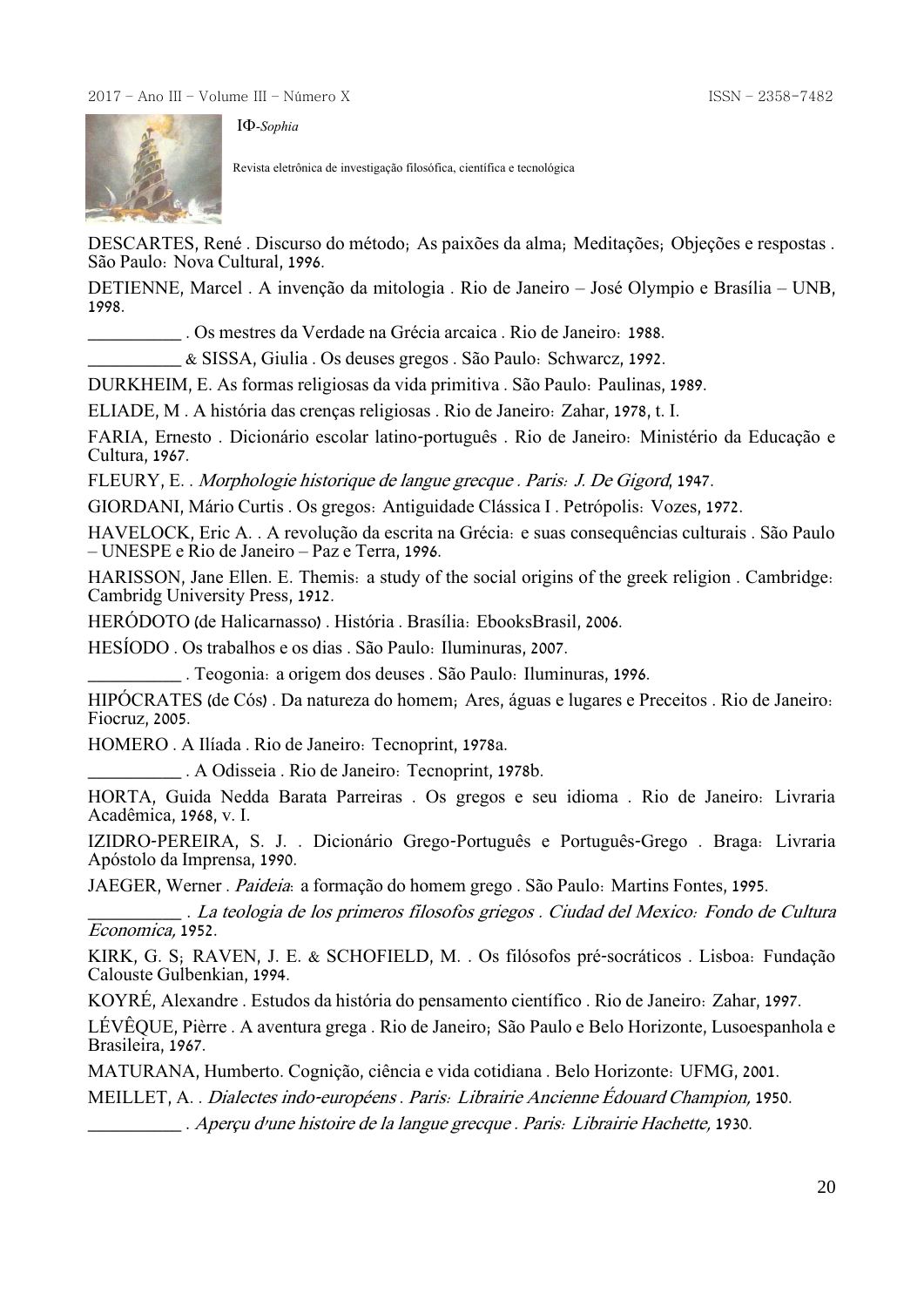

Revista eletrônica de investigação filosófica, científica e tecnológica

MONDOLFO, Rodolfo . O homem na cultura antiga: a compreensão do sujeito humano na cultura antiga . São Paulo: Mestre Jou, 1970.

\_\_\_\_\_\_\_\_\_\_ . O infinito no pensamento da antiguidade clássica . São Paulo: Mestre Jou, 1968.

NIETZSCHE, Friedrich . O nascimento da tragédia: ou o helenismo e pessimismo . São Paulo: Companhia das Letras, 1999.

OLIVA, Alberto & GUERREIRO, Mário . Pré-socráticos: a invenção da filosofia . Campinas: Papirus, 2000.

PESSANHA, José Américo Motta . "Vida e obra de Aristóteles" In ARISTÓTELES . Tópicos e Dos argumentos sofísticos . São Paulo: Nova Cultural, 1987, p. 8-32.

POPPER, Karl Raimund . A lógica da pesquisa científica . São Paulo: Cultrix, 2007.

\_\_\_\_\_\_\_\_\_\_ . The world of Parmenides: essays on the presocratic enleightenment . London and New York, Routledge, 2002a.

\_\_\_\_\_\_\_\_\_\_ . O conhecimento e o problema corpo-mente . Lisboa: Edições 70, 2002b.

\_\_\_\_\_\_\_\_\_\_ . Conjecturas y refutaciones: el desarrollo del conocimiento científico . Mexico, Buenos Aires y Barcelona: Paidos, 1991.

\_\_\_\_\_\_\_\_\_\_ . A lógica da investigação científica; Três concepções acerca do conhecimento humano; A sociedade aberta e seus inimigos . São Paulo: Abril Cultural, 1980.

\_\_\_\_\_\_\_\_\_\_ & ECCLES, J. The self and its brain: an argument for interacionism . New York: Routledge, 2006.

PLATÃO . Timeu e Crítias . Coimbra: Universidade de Coimbra, 2010.

\_\_\_\_\_\_\_\_\_ . Eutífron; Apologia de Sócrates; Críton; Fédon . São Paulo: Nova Cultural, 1996.

\_\_\_\_\_\_\_\_\_\_ . A república . Lisboa: Fundação Calouste Gulbenkian, 1980.

\_\_\_\_\_\_\_\_\_\_ . Mênon; Banquete; Fedro . Rio de Janeiro: Ediouro, s/ da.

PROVETTI JR., José . Da genealogia da História: Hélade arcaica e clássica nos séculos VIII-IV a. C. Umuarama: Universidade Estadual de Ponta Grossa - UEPG, 2011a. Monografia apresentada como quesito de conclusão de curso de especialização lato sensu em História, Arte e Cultura. Circulação restrita.

\_\_\_\_\_\_\_\_\_\_ . A alma na Hélade: a origem da subjetividade ocidental . Umuarama: J.P.J., 2011b.

\_\_\_\_\_\_\_\_\_\_ . Da alma ao corpo cívico: Filosofia e Medicina entre Platão e Hipócrates . Cruzeiro do Oeste: Universidade Federal do Paraná – UFPR, 2011c. Monografia apresentada como quesito de conclusão do curso de especialização lato senso em Saúde para professores dos Ensinos Fundamental e Médio. Circulação restrita.

. "As sementes da evolução" in BARTAQUINI, Bruno Tripode . Leituras da História: Ciência&Vida . São Paulo: Escala, 2008, p. 27-33, Ano I, nº5.

. O dualismo psyché-sôma em Platão . Campos dos Goytacazes: UENF, 2007. Dissertação apresentada como quesito de conclusão do curso de mestrado em Cognição e Linguagem. Disponível através do sítio [http://www.pgcl.uenf.br/pdf/COGNICAO\\_6587\\_1268069635.pdf.](http://www.pgcl.uenf.br/pdf/COGNICAO_6587_1268069635.pdf)

\_\_\_\_\_\_\_\_\_\_ . A alma na Grécia: a origem do indivíduo no Ocidente . Rio de Janeiro: UERJ, 2000. Disponível através do sítio [http://www.educadores.diaadia.pr.gov.br/arquivos/File/2010/artigos\\_teses/FILOSOFIA/Monografi](http://www.educadores.diaadia.pr.gov.br/arquivos/File/2010/artigos_teses/FILOSOFIA/Monografias/A_Alma_na_Grecia.pdf) [as/A\\_Alma\\_na\\_Grecia.pdf](http://www.educadores.diaadia.pr.gov.br/arquivos/File/2010/artigos_teses/FILOSOFIA/Monografias/A_Alma_na_Grecia.pdf)